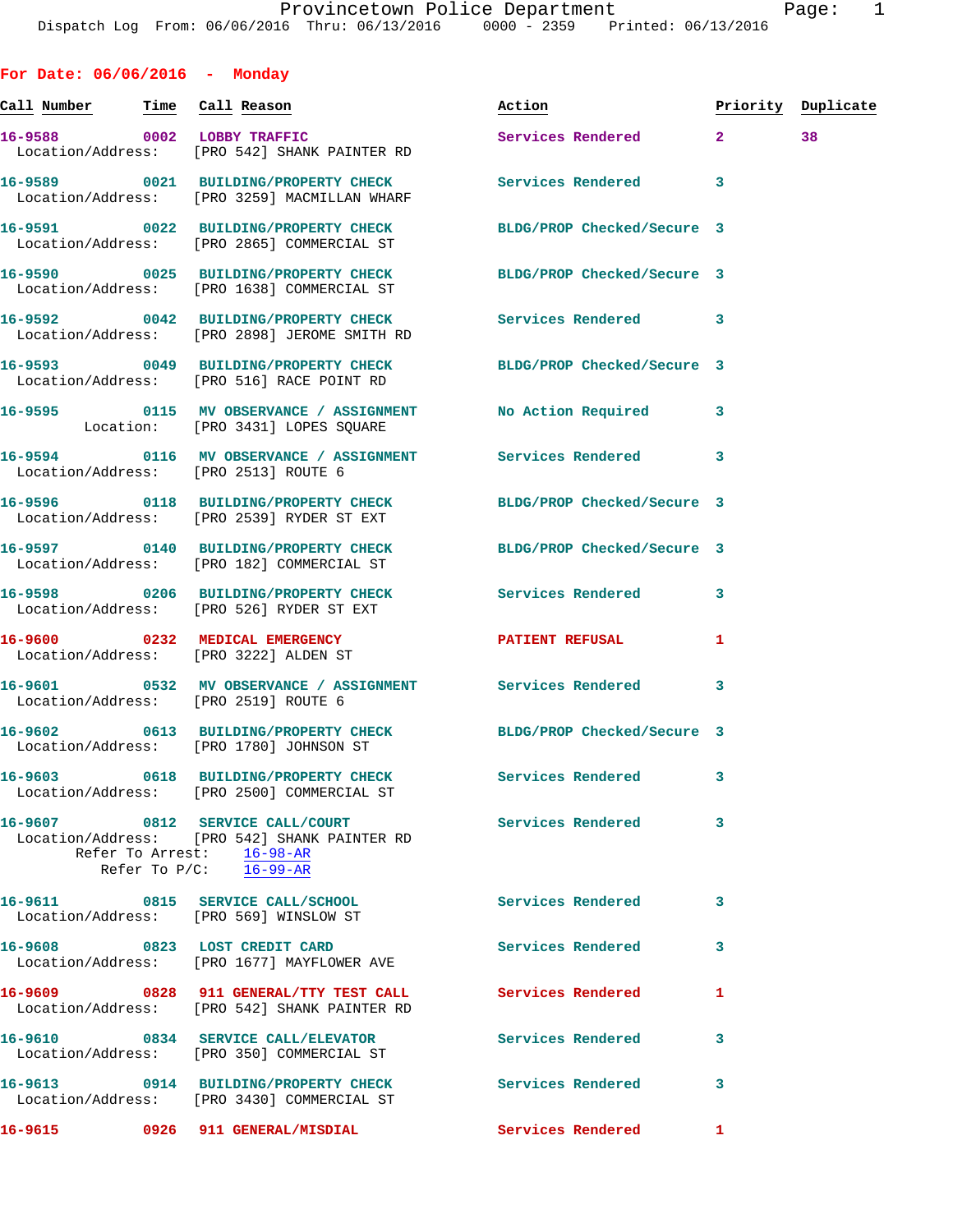|                                                                         | Provincetown Police Department<br>Dispatch Log From: 06/06/2016 Thru: 06/13/2016 0000 - 2359 Printed: 06/13/2016 |                          |                         |
|-------------------------------------------------------------------------|------------------------------------------------------------------------------------------------------------------|--------------------------|-------------------------|
|                                                                         | Location/Address: [PRO 1896] WINSLOW ST                                                                          |                          |                         |
| 16-9617 1001 MV STOP                                                    | Location/Address: [PRO 2521] ROUTE 6                                                                             | <b>VERBAL WARNING</b>    | 3                       |
| 16-9619 1043 THREATENING                                                | Location/Address: [PRO 588] SHANK PAINTER RD                                                                     | Investigated             | $\mathbf{2}$            |
|                                                                         | 16-9620 1048 LATE TRUCK STOPS<br>Location: [PRO 3431] LOPES SQUARE                                               | SPOKEN TO                | $\overline{\mathbf{2}}$ |
|                                                                         | 16-9623 1151 BUILDING/PROPERTY CHECK BLDG/PROP Checked/Secure 3<br>Location/Address: [PRO 105] COMMERCIAL ST     |                          |                         |
|                                                                         | 16-9624 1201 LARCENY /MISSING WALLET<br>Location/Address: [PRO 3296] SHANK PAINTER RD                            | <b>Services Rendered</b> | $\mathbf{2}$            |
|                                                                         | 16-9625 1218 LARCENY OF A GENERATOR<br>Location/Address: [PRO 895] COTTAGE ST                                    | Investigated             | $\mathbf{2}$            |
|                                                                         | 16-9626 1257 PARKING KIOSK BROKE<br>Location/Address: [PRO 3456] RYDER ST EXT                                    | No Action Required       | 3                       |
| $16 - 9627$ 1309 DOG IN M/V                                             | Location/Address: [PRO 94] BRADFORD ST                                                                           | No Action Required       | 2                       |
|                                                                         | 16-9628 1341 MV OBSERVANCE / ASSIGNMENT Services Rendered<br>Location/Address: BRADFORD ST + STANDISH ST         |                          | 3                       |
| 16-9629 1346 FOLLOW UP                                                  | Location/Address: [PRO 1580] KINGS WAY                                                                           | FOLLOW UP                | $\mathbf{2}$            |
| 16-9630 1358 MV STOP                                                    | Location/Address: [PRO 542] SHANK PAINTER RD                                                                     | <b>VERBAL WARNING</b>    | 3                       |
| 16-9631 1402 MV STOP                                                    | Location/Address: [PRO 338] SHANK PAINTER RD                                                                     | <b>VERBAL WARNING</b>    | 3                       |
| 16-9632 1410 THREATS                                                    | Location/Address: [PRO 523] COMMERCIAL ST                                                                        | <b>Services Rendered</b> | $\overline{2}$          |
| 16-9634<br>Location/Address: [PRO 569] WINSLOW ST                       | 1500 PARK, WALK & TALK                                                                                           | Services Rendered        | 2                       |
|                                                                         | 16-9635 1531 PARK, WALK & TALK<br>Location/Address: [PRO 105] COMMERCIAL ST                                      | Services Rendered        | $\overline{2}$          |
|                                                                         | 16-9636 1543 BUILDING/PROPERTY CHECK BLDG/PROP Checked/Secure 3<br>Location/Address: [PRO 99] COMMERCIAL ST      |                          |                         |
| 16-9637 1653 MV STOP                                                    | Location/Address: [PRO 2398] BRADFORD ST                                                                         | <b>VERBAL WARNING</b>    | 3                       |
|                                                                         | 16-9639 1711 MV OBSERVANCE / ASSIGNMENT Services Rendered<br>Location/Address: RACE POINT RD + SEASHORE PARK DR  |                          | 3                       |
| 16-9640 1721 MV STOP                                                    | Location/Address: RACE POINT RD + NELSON AVE                                                                     | <b>VERBAL WARNING</b>    | 3                       |
| 16-9641 1726 MV STOP                                                    | Location/Address: RACE POINT RD + NELSON AVE                                                                     | <b>VERBAL WARNING</b>    | 3                       |
| 16-9642 1735 VERBAL ALTERCATION<br>Location/Address: [PRO 3287] ROUTE 6 |                                                                                                                  | <b>Services Rendered</b> | 3                       |
|                                                                         | 16-9643 1747 MEDICAL EMERGENCY<br>Location/Address: [PRO 1012] NELSON AVE                                        | Transported to Hospital  | 1                       |
|                                                                         | 16-9644 1749 MEDICAL EMERGENCY<br>Location/Address: [PRO 440] HARRY KEMP WAY                                     | Transported to Hospital  | $\mathbf{1}$            |

Page: 2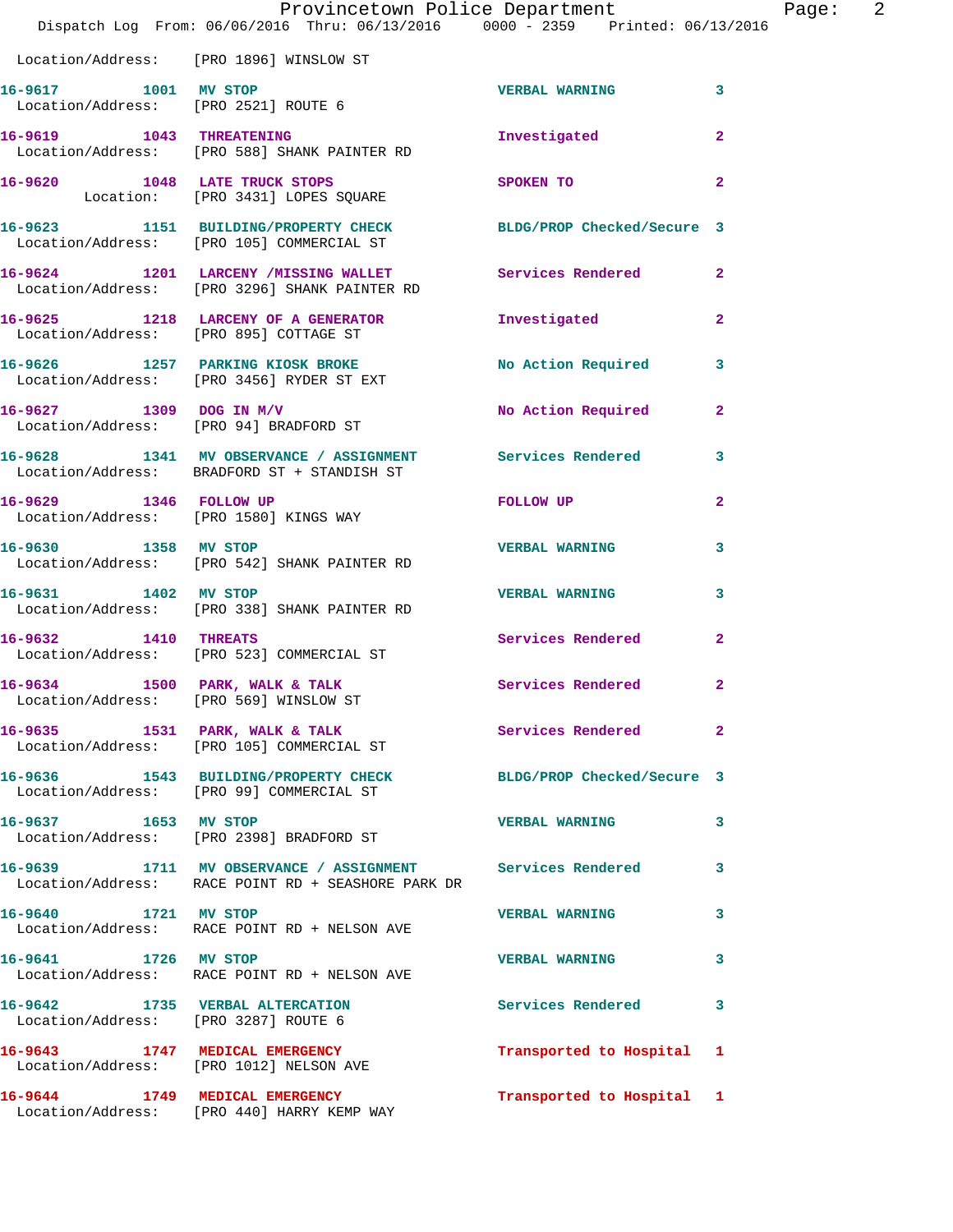| 16-9645 1755 MV STOP                                              | Location/Address: STANDISH ST + BRADFORD ST                                                                    | VERBAL WARNING 3           |              |    |
|-------------------------------------------------------------------|----------------------------------------------------------------------------------------------------------------|----------------------------|--------------|----|
| Location/Address: [PRO 3222] ALDEN ST                             | 16-9646 1830 MEDICAL EMERGENCY                                                                                 | Transported to Hospital    | 1            |    |
|                                                                   | 16-9648 1916 MEDICAL EMERGENCY<br>Location/Address: [PRO 526] RYDER ST EXT                                     | PATIENT REFUSAL            | 1            |    |
|                                                                   | 16-9649 1931 BUILDING/PROPERTY CHECK<br>Location/Address: [PRO 519] RACE POINT RD                              | BLDG/PROP Checked/Secure 3 |              |    |
|                                                                   | 16-9650 2057 BUILDING/PROPERTY CHECK BLDG/PROP Checked/Secure 3<br>Location/Address: [PRO 447] JEROME SMITH RD |                            |              |    |
| Location/Address: [PRO 571] ALDEN ST                              | 16-9651 2100 BUILDING/PROPERTY CHECK Services Rendered                                                         |                            | 3            |    |
|                                                                   | 16-9652 2102 BUILDING/PROPERTY CHECK Services Rendered<br>Location/Address: [PRO 3317] CEMETERY RD             |                            | 3            |    |
|                                                                   | 16-9653 2103 BUILDING/PROPERTY CHECK Services Rendered<br>Location/Address: [PRO 3318] CEMETERY RD             |                            | 3            |    |
| 16-9655 2126 BAR CHECK                                            | Location/Address: [PRO 3837] COMMERCIAL ST                                                                     | Services Rendered          | $\mathbf{2}$ |    |
|                                                                   | 16-9656 2156 BUILDING/PROPERTY CHECK<br>Location/Address: [PRO 182] COMMERCIAL ST                              | BLDG/PROP Checked/Secure 3 |              |    |
| 16-9657 2200 MV STOP<br>Location/Address: ROUTE 6 + SNAIL RD      |                                                                                                                | <b>VERBAL WARNING</b>      | 3            |    |
| 16-9658 2201 LIFT ASSIST<br>Location/Address: [PRO 2880] COURT ST |                                                                                                                | <b>Services Rendered</b>   | $\mathbf{1}$ |    |
|                                                                   | 16-9659 2217 BUILDING/PROPERTY CHECK<br>Location/Address: [PRO 16] BRADFORD ST                                 | BLDG/PROP Checked/Secure 3 |              |    |
|                                                                   | 16-9660 2227 BUILDING/PROPERTY CHECK<br>Location/Address: [PRO 2500] COMMERCIAL ST                             | BLDG/PROP Checked/Secure 3 |              |    |
|                                                                   | 16-9661 2229 NOISE COMPLAINT<br>Location/Address: [PRO 3088] RACE POINT RD                                     | <b>Services Rendered</b>   | 3            |    |
| 16-9662 2236 MV STOP                                              | Location/Address: [PRO 269] COMMERCIAL ST                                                                      | <b>VERBAL WARNING</b>      | 3            |    |
| 16-9663 2321 ASSIST CITIZEN                                       | Location/Address: [PRO 395] COMMERCIAL ST                                                                      | Services Rendered          | 3            |    |
|                                                                   | 16-9664 2357 BUILDING/PROPERTY CHECK<br>Location/Address: [PRO 2483] COMMERCIAL ST                             | <b>Services Rendered</b>   | 3            |    |
| For Date: $06/07/2016$ - Tuesday                                  |                                                                                                                |                            |              |    |
| 16-9665 0000 LOBBY TRAFFIC                                        | Location/Address: [PRO 542] SHANK PAINTER RD                                                                   | Services Rendered          | 2            | 26 |
|                                                                   | 16-9667 0013 BUILDING/PROPERTY CHECK<br>Location/Address: [PRO 447] JEROME SMITH RD                            | BLDG/PROP Checked/Secure 3 |              |    |

Location/Address: [PRO 105] COMMERCIAL ST

Location/Address: [PRO 3440] ROUTE 6

Location/Address: [PRO 175] COMMERCIAL ST

**16-9669 0032 BUILDING/PROPERTY CHECK BLDG/PROP Checked/Secure 3** 

**16-9666 0014 BUILDING/PROPERTY CHECK BLDG/PROP Checked/Secure 3 16-9668 0020 MV OBSERVANCE / ASSIGNMENT Services Rendered 3**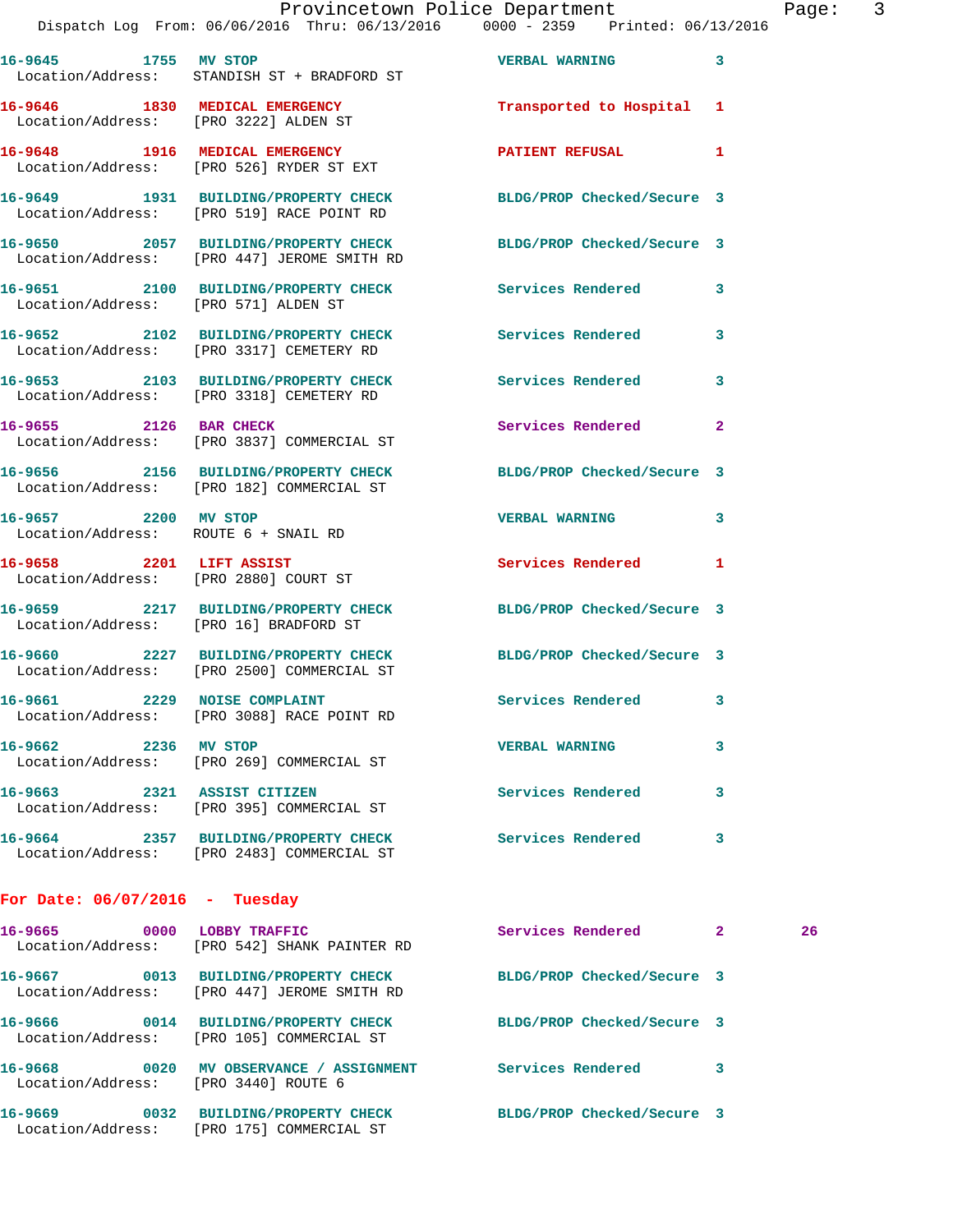|                                                                | 16-9670 0036 BUILDING/PROPERTY CHECK BLDG/PROP Checked/Secure 3<br>Location/Address: [PRO 444] HIGH POLE HILL                      |                            |                               |
|----------------------------------------------------------------|------------------------------------------------------------------------------------------------------------------------------------|----------------------------|-------------------------------|
|                                                                | 16-9671 0040 BUILDING/PROPERTY CHECK BLDG/PROP Checked/Secure 3<br>Location/Address: [PRO 545] SHANK PAINTER RD                    |                            |                               |
|                                                                | 16-9672 0056 MV OBSERVANCE / ASSIGNMENT Services Rendered<br>Location/Address: [PRO 94] BRADFORD ST                                |                            | 3                             |
|                                                                | 16-9674 0136 ASSIST CITIZEN<br>Location/Address: COMMERCIAL ST + FREEMAN ST                                                        | Services Rendered          | 3                             |
|                                                                | 16-9673 0138 BUILDING/PROPERTY CHECK BLDG/PROP Checked/Secure 3<br>Location/Address: [PRO 3259] MACMILLAN WHARF                    |                            |                               |
|                                                                | 16-9675 0147 MEDICAL EMERGENCY<br>Location/Address: [PRO 1466] COMMERCIAL ST                                                       | <b>PATIENT REFUSAL</b>     | 1                             |
|                                                                | 16-9676 0440 BUILDING/PROPERTY CHECK BLDG/PROP Checked/Secure 3<br>Location/Address: [PRO 530] SHANK PAINTER RD                    |                            |                               |
|                                                                | 16-9677 0448 MV OBSERVANCE / ASSIGNMENT Services Rendered<br>Location/Address: [PRO 2518] ROUTE 6                                  |                            | 3                             |
|                                                                | 16-9678 0457 BUILDING/PROPERTY CHECK BLDG/PROP Checked/Secure 3<br>Location/Address: [PRO 1646] WINSLOW ST                         |                            |                               |
|                                                                | Location/Address: COMMERCIAL ST + SNAIL RD                                                                                         |                            | 3                             |
|                                                                | 16-9681 0601 BUILDING/PROPERTY CHECK<br>Location/Address: [PRO 16] BRADFORD ST                                                     | BLDG/PROP Checked/Secure 3 |                               |
|                                                                | 16-9680 0602 BUILDING/PROPERTY CHECK BLDG/PROP Checked/Secure 3<br>Location/Address: [PRO 447] JEROME SMITH RD                     |                            |                               |
|                                                                | 16-9682 0606 MV OBSERVANCE / ASSIGNMENT Services Rendered<br>Location/Address: [PRO 2519] ROUTE 6                                  |                            | 3                             |
|                                                                | 16-9683 0629 BUILDING/PROPERTY CHECK BLDG/PROP Checked/Secure 3<br>Location/Address: [PRO 554] TREMONT ST                          |                            |                               |
| Refer To $P/C:$ 16-100-AR                                      | 16-9684 0641 DISTURBANCE<br>Location/Address: [PRO 3405] COMMERCIAL ST<br>Refer To Summons: 16-101-AR                              | Arrest(s) Made             | $\mathbf{1}$<br>$\frac{4}{3}$ |
|                                                                | 16-9686 0731 MEDICAL EMERGENCY/TRANSPORT<br>Location/Address: [PRO 542] SHANK PAINTER RD<br>Refer To $P/C$ : $\frac{16-100-AR}{2}$ | Transported to Hospital 1  |                               |
|                                                                | 16-9687 0817 SERVICE CALL/SCHOOL<br>Location/Address: [PRO 569] WINSLOW ST                                                         | <b>Services Rendered</b>   | 3                             |
| Location/Address: [PRO 3287] ROUTE 6                           | 16-9688 0829 BUILDING/PROPERTY CHECK BLDG/PROP Checked/Secure 3                                                                    |                            |                               |
|                                                                | 16-9689 0841 ANIMAL CALL/PET PANTRY<br>Location/Address: [PRO 3296] SHANK PAINTER RD                                               | Services Rendered          | $\mathbf{2}$                  |
|                                                                | 16-9690 0928 BUILDING/PROPERTY CHECK<br>Location/Address: [PRO 3317] CEMETERY RD                                                   | BLDG/PROP Checked/Secure 3 |                               |
|                                                                | 16-9691 0929 BUILDING/PROPERTY CHECK BLDG/PROP Checked/Secure 3<br>Location/Address: [PRO 3318] CEMETERY RD                        |                            |                               |
| 16-9692 0941 ANIMAL CALL<br>Location/Address: SHANK PAINTER RD |                                                                                                                                    | Services Rendered          | $\mathbf{2}$                  |
| 16-9693 0953 DISTURBANCE                                       |                                                                                                                                    | SPOKEN TO                  | $\mathbf{1}$                  |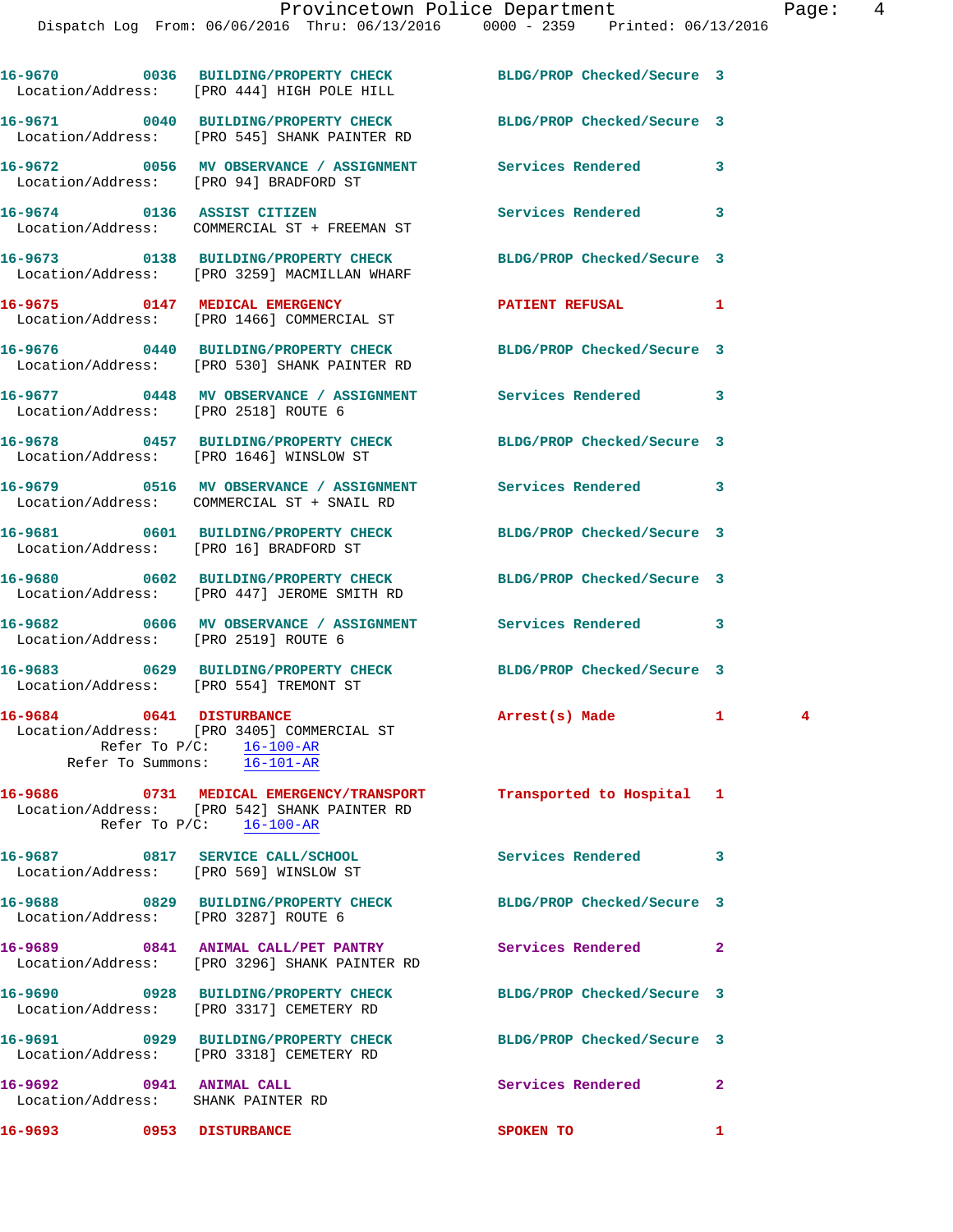|                                                                  | Dispatch Log From: 06/06/2016 Thru: 06/13/2016 0000 - 2359 Printed: 06/13/2016                               | Provincetown Police Department | Page: 5                 |  |
|------------------------------------------------------------------|--------------------------------------------------------------------------------------------------------------|--------------------------------|-------------------------|--|
|                                                                  | Location/Address: [PRO 1196] BRADFORD ACRES RD                                                               |                                |                         |  |
|                                                                  | 16-9694 0959 ANIMAL CALL<br>Location/Address: [PRO 1368] COTTAGE ST                                          | SPOKEN TO                      | $\overline{2}$          |  |
|                                                                  | 16-9697 1026 HAZARDS/POWER OUTAGE<br>Location/Address: [PRO 542] SHANK PAINTER RD                            | Services Rendered              | $\mathbf{2}$            |  |
| 16-9695 1039 HAZARDS                                             | Location/Address: [PRO 2236] BRADFORD ST EXT                                                                 | Taken/Referred to Other 2      |                         |  |
| 16-9696 1103 SHOPLIFTING                                         | Location/Address: [PRO 1714] COMMERCIAL ST                                                                   | Could Not Locate 3             |                         |  |
|                                                                  | 16-9698 1155 LARCENY / FORGERY / FRAUD<br>Location/Address: [PRO 2483] COMMERCIAL ST                         | SPOKEN TO                      | $\mathbf{2}$            |  |
|                                                                  | 16-9699 1158 DISTURBANCE<br>Location/Address: [PRO 3148] COMMERCIAL ST                                       | Peace Restored and the sea     | 1                       |  |
|                                                                  | 16-9700 1201 SERVICE CALL/DRONE FLIGHT Services Rendered<br>Location/Address: [PRO 444] HIGH POLE HILL       |                                | 3                       |  |
|                                                                  | 16-9706 1300 FOUND VISA AND \$5.00<br>Location/Address: [PRO 542] SHANK PAINTER RD                           | Services Rendered              | $\overline{\mathbf{3}}$ |  |
|                                                                  | 16-9702 1335 FOLLOW UP<br>Location/Address: [PRO 2483] COMMERCIAL ST                                         | Services Rendered              | $\mathbf{2}$            |  |
|                                                                  | 16-9703 1336 SHOPLIFTING<br>Location/Address: [PRO 2539] RYDER ST EXT                                        | Services Rendered 3            |                         |  |
|                                                                  | 16-9704 1343 PARKING COMPLAINT / GENERAL<br>Location/Address: [PRO 2489] BRADFORD ST                         | Services Rendered              | 3                       |  |
| 16-9705 1350 FOLLOW UP                                           | Location/Address: [PRO 3259] MACMILLAN WHARF                                                                 | Services Rendered 2            |                         |  |
| 16-9707 1442 COMPLAINT<br>Location/Address: [PRO 57] BRADFORD ST |                                                                                                              | Services Rendered              | 3                       |  |
| 16-9708                                                          | 1443 DOCTOR-ORDERED TRANSPORT Transported to Hospital 1<br>Location/Address: [PRO 440] HARRY KEMP WAY        |                                |                         |  |
|                                                                  | 16-9709 1530 MONEY STOLEN<br>Location/Address: [PRO 1094] RACE POINT RD                                      | Services Rendered              | $\mathbf{2}$            |  |
|                                                                  | 16-9710 1533 LOST WALLET<br>Location/Address: [PRO 542] SHANK PAINTER RD                                     | Services Rendered 3            |                         |  |
|                                                                  | 16-9711 1545 FOUND VISA DEBIT CARD<br>Location: [PRO 3431] LOPES SQUARE                                      | Services Rendered              | 3                       |  |
|                                                                  | 16-9713 1834 LOST EYEGLASSES<br>Location/Address: [PRO 542] SHANK PAINTER RD                                 | Services Rendered              | -3                      |  |
|                                                                  | 16-9714 1844 ASSIST DPW/DELIVERY<br>Location/Address: [PRO 519] RACE POINT RD                                | Services Rendered              | 3                       |  |
|                                                                  | 16-9715 2004 SERVICE CALL/HOMELESS<br>Location/Address: [PRO 537] SHANK PAINTER RD                           | Services Rendered 3            |                         |  |
|                                                                  | 16-9716 2029 BUILDING/PROPERTY CHECK BLDG/PROP Checked/Secure 3<br>Location/Address: [PRO 519] RACE POINT RD |                                |                         |  |
|                                                                  | 16-9717 2033 MV OBSERVANCE / ASSIGNMENT Services Rendered 3<br>Location/Address: BRADFORD ST + SNOW ST       |                                |                         |  |
| 16-9719 2055 BAR CHECK                                           | Location/Address: [PRO 253] COMMERCIAL ST                                                                    | Services Rendered              | $\mathbf{2}$            |  |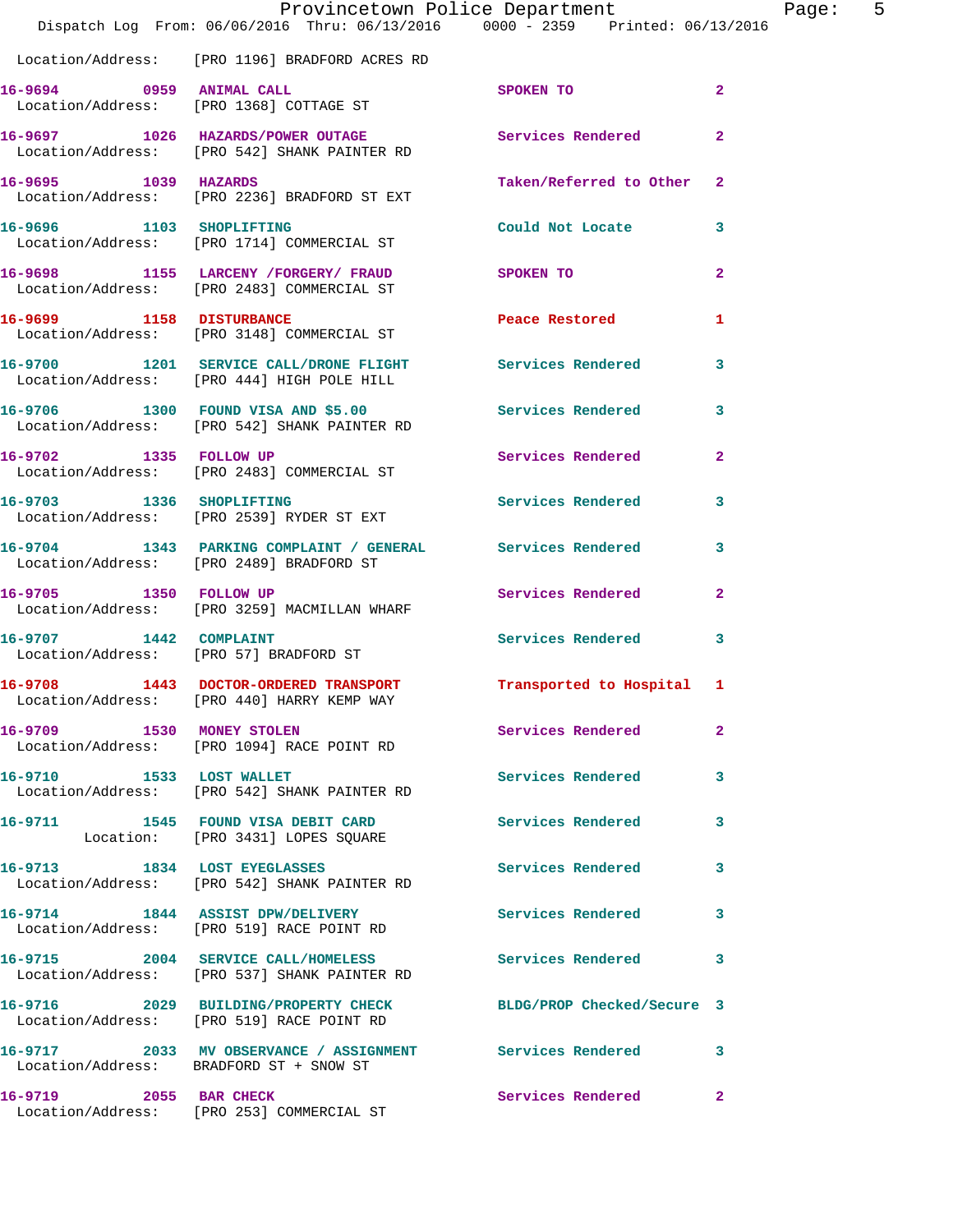|                                                   |                                                                                                                      | Provincetown Police Department Page: 6 |                         |    |  |
|---------------------------------------------------|----------------------------------------------------------------------------------------------------------------------|----------------------------------------|-------------------------|----|--|
|                                                   | Dispatch Log From: 06/06/2016 Thru: 06/13/2016 0000 - 2359 Printed: 06/13/2016                                       |                                        |                         |    |  |
|                                                   | 16-9721 2110 BUILDING/PROPERTY CHECK BLDG/PROP Checked/Secure 3<br>Location/Address: [PRO 2500] COMMERCIAL ST        |                                        |                         |    |  |
|                                                   | 16-9722 2157 BUILDING/PROPERTY CHECK BLDG/PROP Checked/Secure 3<br>Location/Address: [PRO 175] COMMERCIAL ST         |                                        |                         |    |  |
|                                                   | 16-9723 2204 SOB/TRANSPORT<br>Location/Address: [PRO 1564] CONWELL ST                                                | Transported to Hospital 1              |                         |    |  |
|                                                   | 16-9724 2216 ABANDONED CALL/TRANSPORT Transported to Hospital 1<br>Location/Address: [PRO 1075] PLEASANT ST          |                                        |                         |    |  |
|                                                   | 16-9725 2325 BUILDING/PROPERTY CHECK BLDG/PROP Checked/Secure 3<br>Location/Address: [PRO 16] BRADFORD ST            |                                        |                         |    |  |
|                                                   | 16-9726 2333 BUILDING/PROPERTY CHECK BLDG/PROP Checked/Secure 3<br>Location/Address: [PRO 1638] COMMERCIAL ST        |                                        |                         |    |  |
| For Date: $06/08/2016$ - Wednesday                |                                                                                                                      |                                        |                         |    |  |
|                                                   | 16-9728 0002 LOBBY TRAFFIC<br>Location/Address: [PRO 542] SHANK PAINTER RD                                           | Services Rendered 2                    |                         | 22 |  |
|                                                   | 16-9729 0003 LOST PURSE<br>Location/Address: [PRO 2539] RYDER ST EXT                                                 | Services Rendered                      | $\overline{\mathbf{3}}$ |    |  |
| Location/Address: [PRO 3440] ROUTE 6              | 16-9730 0016 MV OBSERVANCE / ASSIGNMENT Services Rendered                                                            |                                        | $\mathbf{3}$            |    |  |
| 16-9731 0024 MV STOP<br>Location/Address: ROUTE 6 |                                                                                                                      | VERBAL WARNING 3                       |                         |    |  |
|                                                   | 16-9732 0037 BUILDING/PROPERTY CHECK BLDG/PROP Checked/Secure 3<br>Location/Address: [PRO 3296] SHANK PAINTER RD     |                                        |                         |    |  |
|                                                   | 16-9733 0040 BUILDING/PROPERTY CHECK BLDG/PROP Checked/Secure 3<br>Location/Address: [PRO 1778] SHANK PAINTER RD     |                                        |                         |    |  |
|                                                   | 16-9734 0041 BUILDING/PROPERTY CHECK BLDG/PROP Checked/Secure 3<br>Location/Address: [PRO 545] SHANK PAINTER RD      |                                        |                         |    |  |
|                                                   | 16-9735   0108 MV OBSERVANCE / ASSIGNMENT   Services Rendered<br>Location/Address: BRADFORD ST + RYDER ST            |                                        | 3                       |    |  |
|                                                   | 16-9736 0131 ALARM - GENERAL<br>Location/Address: [PRO 210] COMMERCIAL ST                                            | False Alarm 1                          |                         |    |  |
|                                                   | 16-9737 0150 BY-LAW VIOLATION<br>Location/Address: [PRO 204] COMMERCIAL ST                                           | $\sim$ 2<br>SPOKEN TO                  |                         |    |  |
| Location/Address: ROUTE 6                         | 16-9738 0201 ASSIST AGENCY / MUTUAL AID Taken/Referred to Other 3                                                    |                                        |                         | 1  |  |
|                                                   | 16-9739 0528 BUILDING/PROPERTY CHECK BLDG/PROP Checked/Secure 3<br>Location/Address: [PRO 447] JEROME SMITH RD       |                                        |                         |    |  |
|                                                   | 16-9740 0535 MV OBSERVANCE / ASSIGNMENT No Action Required 3<br>Location/Address: SHANK PAINTER RD + JEROME SMITH RD |                                        |                         |    |  |
|                                                   | 16-9741 0611 SERVE WARRANT<br>Location/Address: [PRO 3670] SHANK PAINTER RD                                          | Could Not Locate 3                     |                         |    |  |
|                                                   | 16-9742 0754 BUILDING/PROPERTY CHECK BLDG/PROP Checked/Secure 3<br>Location/Address: [PRO 2494] BRADFORD ST          |                                        |                         |    |  |
| Location/Address: [PRO 2521] ROUTE 6              | 16-9743 0757 MV OBSERVANCE / ASSIGNMENT Services Rendered 3                                                          |                                        |                         |    |  |
| Location/Address: [PRO 3287] ROUTE 6              | 16-9744 0800 BUILDING/PROPERTY CHECK BLDG/PROP Checked/Secure 3                                                      |                                        |                         |    |  |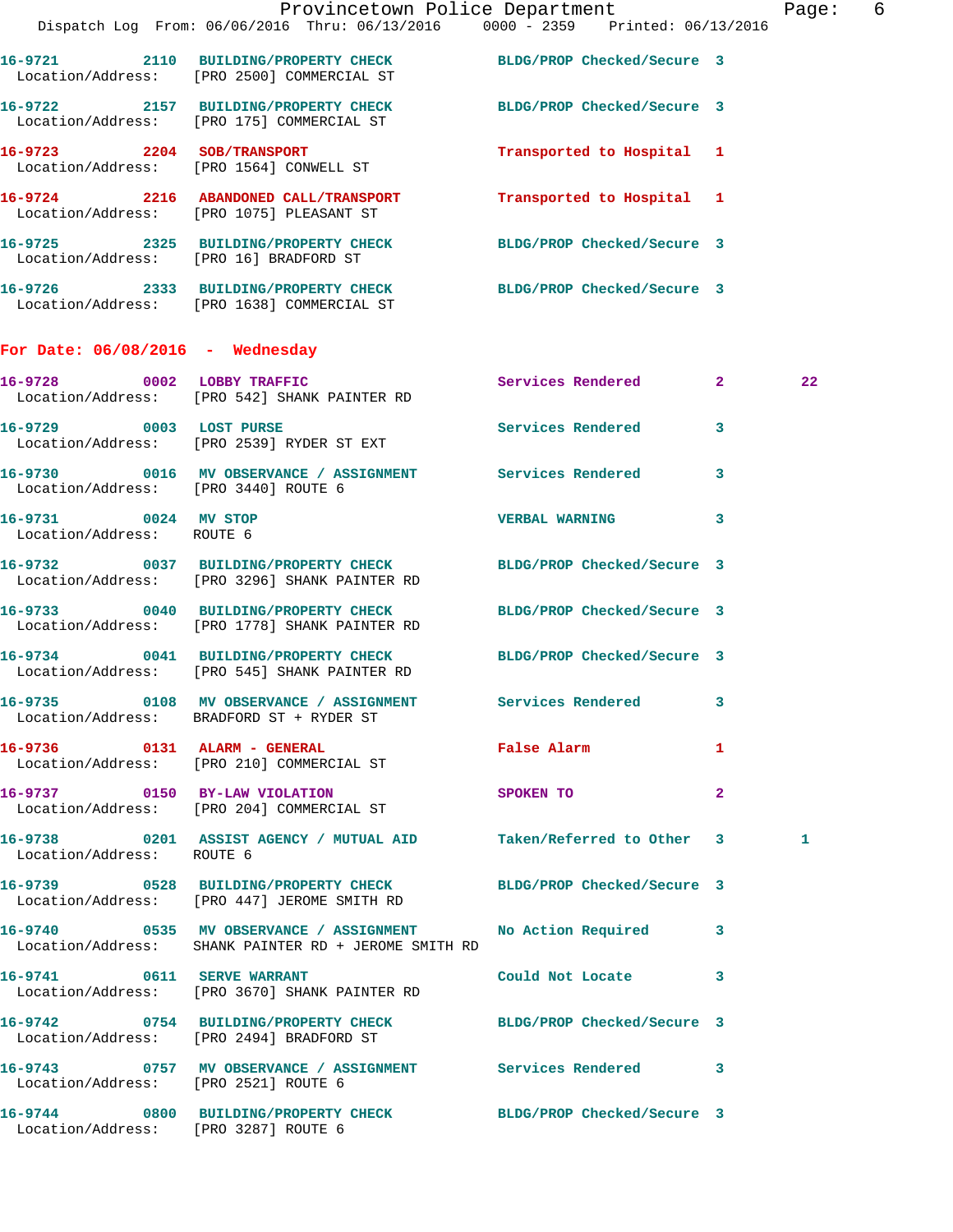Dispatch Log From: 06/06/2016 Thru: 06/13/2016 0000 - 2359 Printed: 06/13/2016

|                           | 16-9745 0800 SCHOOL SCHOOL SERVICES Rendered<br>Location/Address: [PRO 569] WINSLOW ST                |                            | 3              |              |
|---------------------------|-------------------------------------------------------------------------------------------------------|----------------------------|----------------|--------------|
|                           | 16-9746 0803 FOLLOW UP<br>Location/Address: [PRO 2483] COMMERCIAL ST                                  | Services Rendered          | $\mathbf{2}$   |              |
| 16-9747 0823 D.O.T.       | Location/Address: [PRO 1080] PLEASANT ST                                                              | Transported to Hospital 1  |                |              |
| Location/Address: ROUTE 6 | 16-9750 0901 MV OBSERVANCE / ASSIGNMENT No Action Required                                            |                            | 3              |              |
|                           | 16-9749 0903 ABANDONED MOPED<br>Location/Address: [PRO 526] RYDER ST EXT                              | Taken/Referred to Other    | $\mathbf{2}$   |              |
|                           | 16-9751 0924 BUILDING/PROPERTY CHECK<br>Location/Address: [PRO 571] ALDEN ST                          | BLDG/PROP Checked/Secure 3 |                |              |
|                           | 16-9752 0946 ORLEANS DISTRICT COURT Services Rendered<br>Location/Address: [PRO 542] SHANK PAINTER RD |                            | 3              |              |
| 16-9753 1001 MV STOP      | Location/Address: [PRO 3231] BRADFORD ST                                                              | <b>VERBAL WARNING</b>      | 3              |              |
|                           | 16-9754 1017 MV STOP<br>Location/Address: BRADFORD ST + WINTHROP ST                                   | <b>VERBAL WARNING</b>      | 3              |              |
| 16-9756 1039 FOLLOW UP    | Location/Address: [PRO 1621] BRADFORD ST                                                              | Could Not Locate           | $\mathbf{2}$   |              |
|                           | 16-9757 1057 LOCKBOX INSTALL<br>Location/Address: [PRO 878] CONANT ST                                 | Services Rendered          | 3              |              |
| 16-9758 1124 HAZARDS      | Location/Address: WHORFS CT + COMMERCIAL ST                                                           | Removed Hazard             | $\mathbf{2}$   |              |
|                           | 16-9759 1143 FU CAT BITE<br>Location/Address: [PRO 2645] SHANK PAINTER RD                             | Services Rendered          | $\mathbf{2}$   |              |
|                           | 16-9760 1150 ASSIST CITIZEN<br>Location/Address: [PRO 542] SHANK PAINTER RD                           | SPOKEN TO                  | 3              |              |
|                           | 16-9761 1208 SUSPICIOUS ACTIVITY<br>Location/Address: [PRO 937] FRANKLIN ST                           | SPOKEN TO                  | $\overline{a}$ |              |
| 16-9762 1244 LOOSE DOG    | Location/Address: [PRO 1674] BRADFORD ST                                                              | Services Rendered          | 2              | $\mathbf{2}$ |
|                           | 16-9763 1255 SERVICE CALL<br>Location/Address: [PRO 105] COMMERCIAL ST                                | <b>Services Rendered</b>   | 3              |              |
| 16-9766 1342 EVAL         | Location/Address: [PRO 542] SHANK PAINTER RD                                                          | Services Rendered          | 1              |              |
| 16-9767 1347 PET PANTRY   | Location/Address: [PRO 3296] SHANK PAINTER RD                                                         | Services Rendered          | 2              |              |
| 16-9768 1409 FOLLOW UP    | Location/Address: [PRO 2237] PEARL ST                                                                 | Services Rendered          | $\overline{a}$ |              |
|                           | 16-9769 1448 CAT BITTEN/QUARANTINE<br>Location/Address: [PRO 1654] NELSON AVE                         | Services Rendered          | 2              |              |
| 16-9770 1451 AT SCHOOL    | Location/Address: [PRO 569] WINSLOW ST                                                                | Services Rendered          | 3              |              |
|                           | 16-9771 1515 BUILDING/PROPERTY CHECK<br>Location/Address: [PRO 75] CAPTAIN BERTIES WAY                | BLDG/PROP Checked/Secure 3 |                |              |
|                           | 16-9772 1518 MISSING PERSON                                                                           | Services Rendered          | $\mathbf{1}$   |              |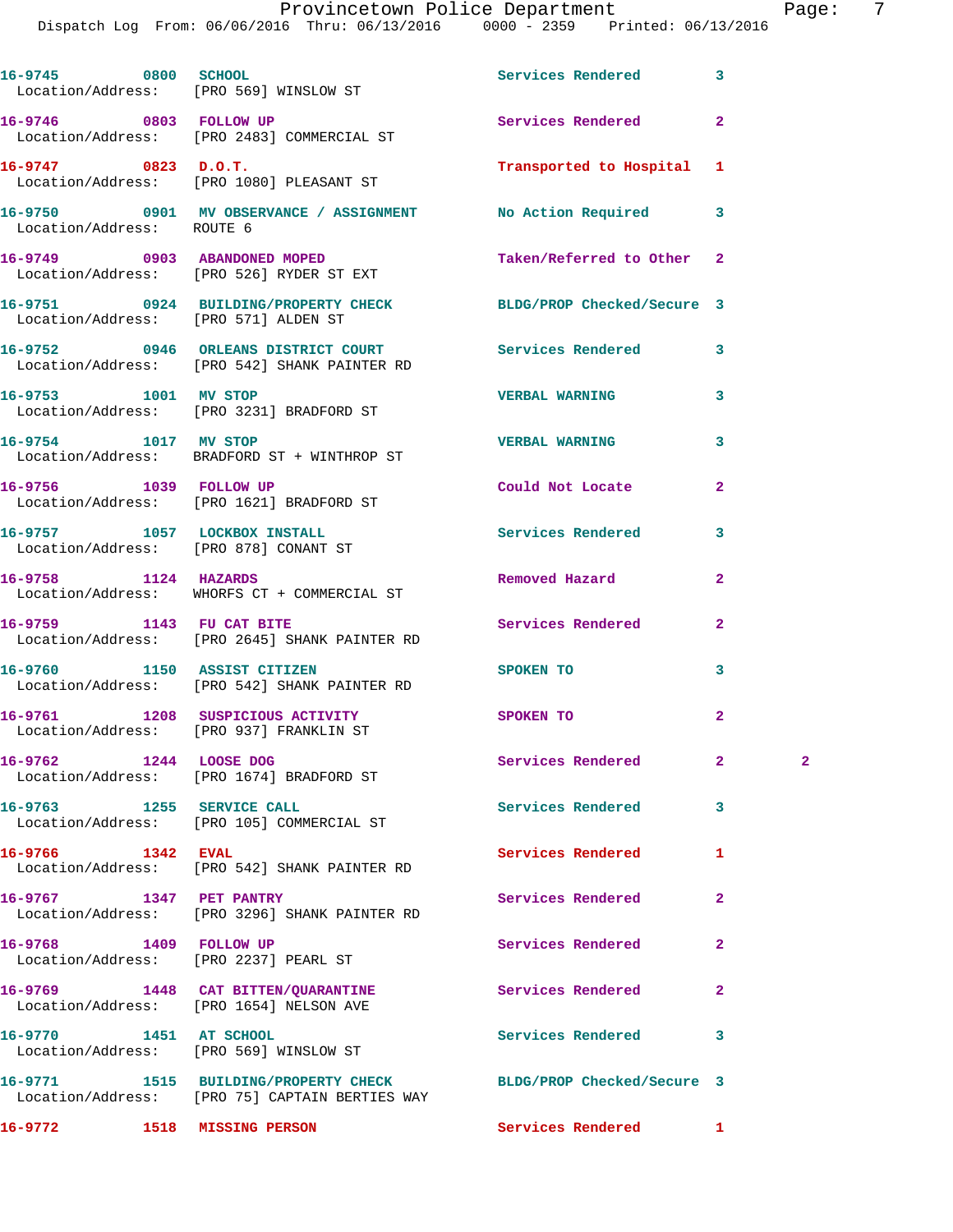|                                   | Provincetown Police Department<br>Dispatch Log From: 06/06/2016 Thru: 06/13/2016 0000 - 2359 Printed: 06/13/2016 |                            |                | Page |
|-----------------------------------|------------------------------------------------------------------------------------------------------------------|----------------------------|----------------|------|
|                                   | Location/Address: [PRO 526] RYDER ST EXT                                                                         |                            |                |      |
|                                   | 16-9775 1546 BUILDING/PROPERTY CHECK BLDG/PROP Checked/Secure 3<br>Location/Address: [PRO 2483] COMMERCIAL ST    |                            |                |      |
| Location/Address: MILLER HILL RD  | 16-9776 1653 VERBAL BRAKE LIGHT CONTROLL VERBAL WARNING                                                          |                            | 3              |      |
|                                   | 16-9777 1656 SPRINKLER ALARM<br>Location/Address: [PRO 269] COMMERCIAL ST                                        | False Alarm                | $\mathbf{1}$   |      |
|                                   | 16-9778 1713 FOLLOW UP<br>Location/Address: [PRO 2237] PEARL ST                                                  | Services Rendered          | $\overline{2}$ |      |
|                                   | 16-9780 1828 MV ACCIDENT<br>Location/Address: MECHANIC ST + TREMONT ST                                           | <b>Services Rendered</b>   | 1              |      |
|                                   | 16-9781 1837 FOLLOW UP<br>Location/Address: [PRO 2237] PEARL ST                                                  | Services Rendered          | $\overline{2}$ |      |
|                                   | 16-9782 1858 BUILDING/PROPERTY CHECK Services Rendered<br>Location/Address: [PRO 3318] CEMETERY RD               |                            | 3              |      |
|                                   | 16-9783 1858 BUILDING/PROPERTY CHECK Services Rendered<br>Location/Address: [PRO 3317] CEMETERY RD               |                            | 3              |      |
| 16-9784 1924 MV STOP              | Location/Address: [PRO 3912] SHANK PAINTER RD                                                                    | <b>VERBAL WARNING</b>      | 3              |      |
| 16-9785 1931 MV STOP              | Location/Address: [PRO 539] SHANK PAINTER RD                                                                     | <b>VERBAL WARNING</b>      | 3              |      |
|                                   | 16-9786 2028 EVALUATION<br>Location/Address: [PRO 542] SHANK PAINTER RD                                          | Services Rendered          | 1              |      |
|                                   | 16-9789 2143 MEDICAL EMERGENCY<br>Location/Address: [PRO 3222] ALDEN ST                                          | Services Rendered          | 1              |      |
| 16-9790 2206 HARASSMENT           | Location/Address: [PRO 542] SHANK PAINTER RD                                                                     | Services Rendered          | $\overline{a}$ |      |
|                                   | 16-9791 2209 BUILDING/PROPERTY CHECK BLDG/PROP Checked/Secure 3<br>Location/Address: [PRO 2500] COMMERCIAL ST    |                            |                |      |
|                                   | 16-9792 2256 LARCENY / FORGERY / FRAUD<br>Location/Address: [PRO 3392] COMMERCIAL ST                             | SPOKEN TO                  | $\overline{2}$ |      |
|                                   | 16-9793 2333 FOLLOW UP<br>Location/Address: [PRO 2737] COMMERCIAL ST                                             | Services Rendered          | $\overline{a}$ |      |
|                                   | 16-9794 2356 MV OBSERVANCE / ASSIGNMENT Services Rendered<br>Location/Address: ROUTE 6 + SNAIL RD                |                            | 3              |      |
| For Date: $06/09/2016$ - Thursday |                                                                                                                  |                            |                |      |
| 16-9796 0000 LOBBY TRAFFIC        | Location/Address: [PRO 542] SHANK PAINTER RD                                                                     | Services Rendered          | $\mathbf{2}$   | 32   |
| 16-9795 0002 MV STOP              | Location/Address: [PRO 2577] BRADFORD ST                                                                         | <b>VERBAL WARNING</b>      | 3              |      |
|                                   | 16-9798 0023 BUILDING/PROPERTY CHECK<br>Location/Address: [PRO 3256] COMMERCIAL ST                               | BLDG/PROP Checked/Secure 3 |                |      |
|                                   | 16-9799 0027 MV COMPLAINT/ALARM<br>Location/Address: [PRO 1222] BANGS ST                                         | Services Rendered          | $\mathbf{2}$   |      |
|                                   | 16-9800 0045 BUILDING/PROPERTY CHECK BLDG/PROP Checked/Secure 3                                                  |                            |                |      |

Location/Address: [PRO 2543] MACMILLAN WHARF

age: 8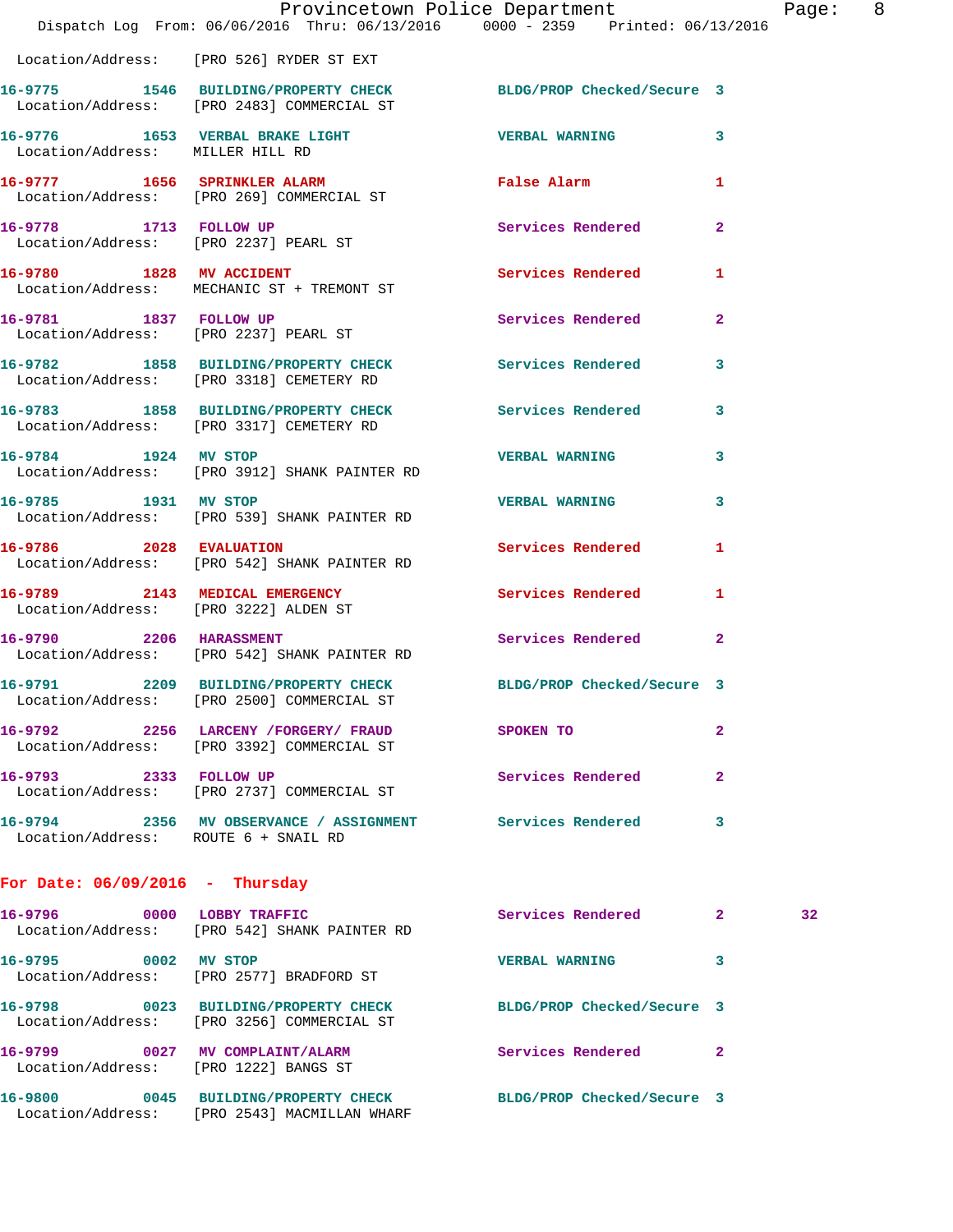|                                      | Dispatch Log From: 06/06/2016 Thru: 06/13/2016 0000 - 2359 Printed: 06/13/2016                                    | Provincetown Police Department Fage: 9 |              |
|--------------------------------------|-------------------------------------------------------------------------------------------------------------------|----------------------------------------|--------------|
|                                      | 16-9801 0045 MV OBSERVANCE / ASSIGNMENT Services Rendered 3<br>Location/Address: BRADFORD ST + RYDER ST           |                                        |              |
|                                      | 16-9802 0059 BUILDING/PROPERTY CHECK BLDG/PROP Checked/Secure 3<br>Location/Address: [PRO 1638] COMMERCIAL ST     |                                        |              |
|                                      |                                                                                                                   | No Action Required 3                   |              |
| Refer To $P/C$ : 16-104-AR           | 16-9803 0102 MEDICAL EMERGENCY/FALL Transported to Hospital 1<br>Location/Address: [PRO 2445] COMMERCIAL ST       |                                        |              |
|                                      | 16-9804 0233 MEDICAL EMERGENCY/LIFT ASSIST Services Rendered 1<br>Location/Address: [PRO 395] COMMERCIAL ST       |                                        |              |
|                                      | 16-9805 0233 BUILDING/PROPERTY CHECK BLDG/PROP Checked/Secure 3<br>Location/Address: [PRO 16] BRADFORD ST         |                                        |              |
|                                      | 16-9806 0259 BUILDING/PROPERTY CHECK BLDG/PROP Checked/Secure 3<br>Location/Address: [PRO 2564] COMMERCIAL ST     |                                        |              |
|                                      | 16-9807 0307 BUILDING/PROPERTY CHECK BLDG/PROP Checked/Secure 3<br>Location/Address: [PRO 530] SHANK PAINTER RD   |                                        |              |
|                                      | 16-9808 0455 PARADE/TORCH RUN Services Rendered 2<br>Location/Address: [PRO 542] SHANK PAINTER RD                 |                                        |              |
| Location/Address: [PRO 3287] ROUTE 6 | 16-9809 0613 BUILDING/PROPERTY CHECK BLDG/PROP Checked/Secure 3                                                   |                                        |              |
|                                      | 16-9810 0623 PARK, WALK & TALK<br>Location: [PRO 3431] LOPES SQUARE                                               | Services Rendered 2                    |              |
|                                      | 16-9811 0744 BUILDING/PROPERTY CHECK BLDG/PROP Checked/Secure 3<br>Location/Address: [PRO 2483] COMMERCIAL ST     |                                        |              |
|                                      | 16-9812 0802 BUILDING/PROPERTY CHECK BLDG/PROP Checked/Secure 3<br>Location/Address: [PRO 2500] COMMERCIAL ST     |                                        |              |
|                                      | 16-9813 0813 SCHOOL<br>Location/Address: [PRO 569] WINSLOW ST                                                     | SPOKEN TO                              | 3            |
| 16-9814 0829 COMPLAINT               | Location/Address: [PRO 542] SHANK PAINTER RD                                                                      | SPOKEN TO                              | 3            |
|                                      | 16-9815 0910 MV OBSERVANCE / ASSIGNMENT Services Rendered<br>Location/Address: JEROME SMITH RD + SHANK PAINTER RD |                                        | 3            |
| 16-9816 0912 MV STOP                 | Location/Address: [PRO 3485] JEROME SMITH RD                                                                      | VERBAL WARNING 3                       |              |
| 16-9817 0916 MV STOP                 | Location/Address: CEMETERY RD + STANDISH ST                                                                       | Citation/Warning Issued 3              |              |
| Location/Address: [PRO 571] ALDEN ST | 16-9818 0946 BUILDING/PROPERTY CHECK BLDG/PROP Checked/Secure 3                                                   |                                        |              |
|                                      | 16-9819 0954 BOX TURTLE<br>Location/Address: [PRO 3099] SHANK PAINTER RD                                          | Services Rendered                      | 2            |
|                                      | 16-9820 0956 PARKING COMPLAINT / GENERAL SPOKEN TO<br>Location/Address: [PRO 895] COTTAGE ST                      |                                        | 3            |
|                                      | 16-9821 0957 BUILDING/PROPERTY CHECK BLDG/PROP Checked/Secure 3<br>Location/Address: [PRO 2206] COMMERCIAL ST     |                                        |              |
| Location/Address: [PRO 2521] ROUTE 6 | 16-9823 1007 MV OBSERVANCE / ASSIGNMENT Services Rendered                                                         |                                        | 3            |
| 16-9822                              | 1011 LOST FUJI CAMERA                                                                                             | Services Rendered                      | $\mathbf{3}$ |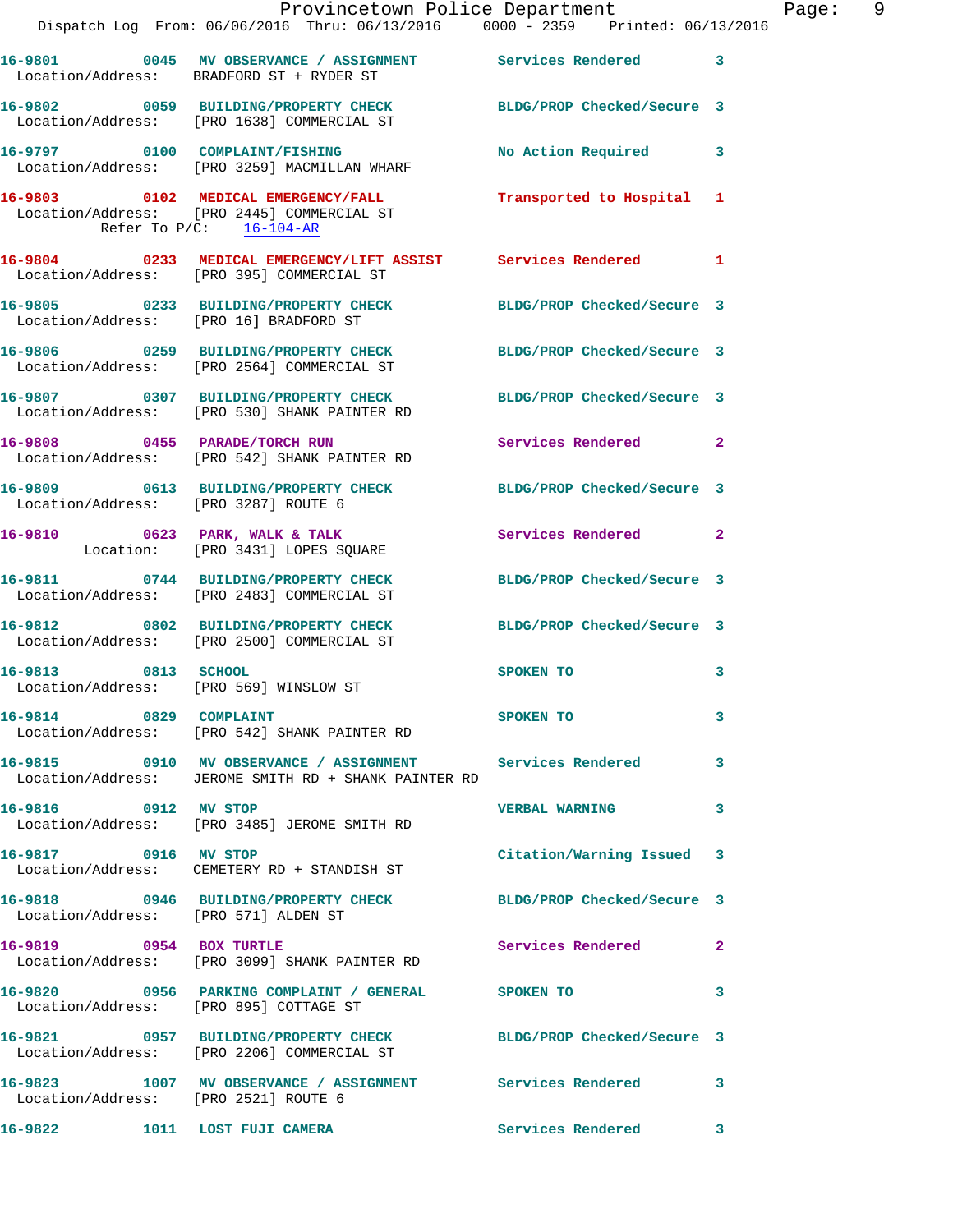|                                                              | Dispatch Log From: 06/06/2016 Thru: 06/13/2016 0000 - 2359 Printed: 06/13/2016                                | Provincetown Police Department |              | Page: 10 |  |
|--------------------------------------------------------------|---------------------------------------------------------------------------------------------------------------|--------------------------------|--------------|----------|--|
|                                                              | Location/Address: [PRO 542] SHANK PAINTER RD                                                                  |                                |              |          |  |
|                                                              | 16-9824 1022 PARK, WALK & TALK<br>Location/Address: [PRO 285] COMMERCIAL ST                                   | Services Rendered 2            |              |          |  |
| 16-9825 1029 MV STOP<br>Location/Address: [PRO 2513] ROUTE 6 |                                                                                                               | <b>VERBAL WARNING</b>          | 3            |          |  |
| 16-9826 1037 MV STOP<br>Location/Address: [PRO 2518] ROUTE 6 |                                                                                                               | <b>VERBAL WARNING</b>          | 3            |          |  |
| 16-9827 1042 MV STOP<br>Location/Address: [PRO 2479] ROUTE 6 |                                                                                                               | <b>VERBAL WARNING</b>          | 3            |          |  |
| 16-9828 1043 COMPLAINT                                       | Location/Address: [PRO 542] SHANK PAINTER RD                                                                  | SPOKEN TO                      | 3            |          |  |
|                                                              | 16-9829 1050 PARKING COMPLAINT / GENERAL Services Rendered<br>Location/Address: [PRO 2110] TREMONT ST         |                                | 3            |          |  |
|                                                              | 16-9830 1055 PARK, WALK & TALK<br>Location/Address: [PRO 537] SHANK PAINTER RD                                | Services Rendered              | $\mathbf{2}$ |          |  |
|                                                              | 16-9831 1103 MEDICAL EMERGENCY<br>Location/Address: [PRO 440] HARRY KEMP WAY                                  | Transported to Hospital 1      |              |          |  |
| Location/Address: [PRO 2479] ROUTE 6                         | 16-9832 1117 TRAFFIC LIGHTS OUT                                                                               | Taken/Referred to Other 3      |              |          |  |
|                                                              | 16-9833 1128 DONATION DROP OFF<br>Location/Address: [PRO 2474] BRADFORD ST                                    | Services Rendered 2            |              |          |  |
|                                                              | 16-9834 1132 FOUND WALLET/RETURNED<br>Location/Address: [PRO 542] SHANK PAINTER RD                            | Services Rendered              | 3            |          |  |
|                                                              | 16-9835 1153 MINOR/ PAST OCCURED<br>Location/Address: [PRO 249] COMMERCIAL ST                                 | Services Rendered 3            |              |          |  |
|                                                              | 16-9836 1204 BUILDING/PROPERTY CHECK BLDG/PROP Checked/Secure 3<br>Location/Address: [PRO 2206] COMMERCIAL ST |                                |              |          |  |
| 1208 FOLLOW UP<br>16-9837                                    | Location/Address: [PRO 895] COTTAGE ST                                                                        | Services Rendered 2            |              |          |  |
|                                                              | 16-9838 1313 LOST CITIZENS DEBIT CARD Services Rendered<br>Location/Address: [PRO 542] SHANK PAINTER RD       |                                | 3            |          |  |
|                                                              | 16-9839 1340 SERVE RESTRAINING ORDER Could Not Locate 2<br>Location/Address: [PRO 2237] PEARL ST              |                                |              |          |  |
|                                                              | 16-9840 1355 MEDICAL EMERGENCY<br>Location/Address: [PRO 69] BRADFORD ST EXT                                  | Transported to Hospital 1      |              |          |  |
|                                                              | 16-9841 1410 ALARM - GENERAL<br>Location/Address: [PRO 2274] COMMERCIAL ST                                    | False Alarm                    | $\mathbf{1}$ |          |  |
|                                                              | 16-9842 1432 FOUND KEYS<br>Location/Address: [PRO 542] SHANK PAINTER RD                                       | <b>Services Rendered</b>       | 3            |          |  |
|                                                              | 16-9847 1445 FOUND SERVICE DOG CARD<br>Location/Address: [PRO 542] SHANK PAINTER RD                           | Services Rendered 3            |              |          |  |
|                                                              | 16-9845 1538 BUILDING/PROPERTY CHECK BLDG/PROP Checked/Secure 3<br>Location/Address: [PRO 306] COMMERCIAL ST  |                                |              |          |  |
| Location/Address: COMMERCIAL ST                              | 16-9846 1544 SERVE RESTRAINING ORDER Services Rendered 2                                                      |                                |              |          |  |
|                                                              | 16-9848 1601 PARK, WALK & TALK<br>Location/Address: [PRO 105] COMMERCIAL ST                                   | Services Rendered              | $\mathbf{2}$ |          |  |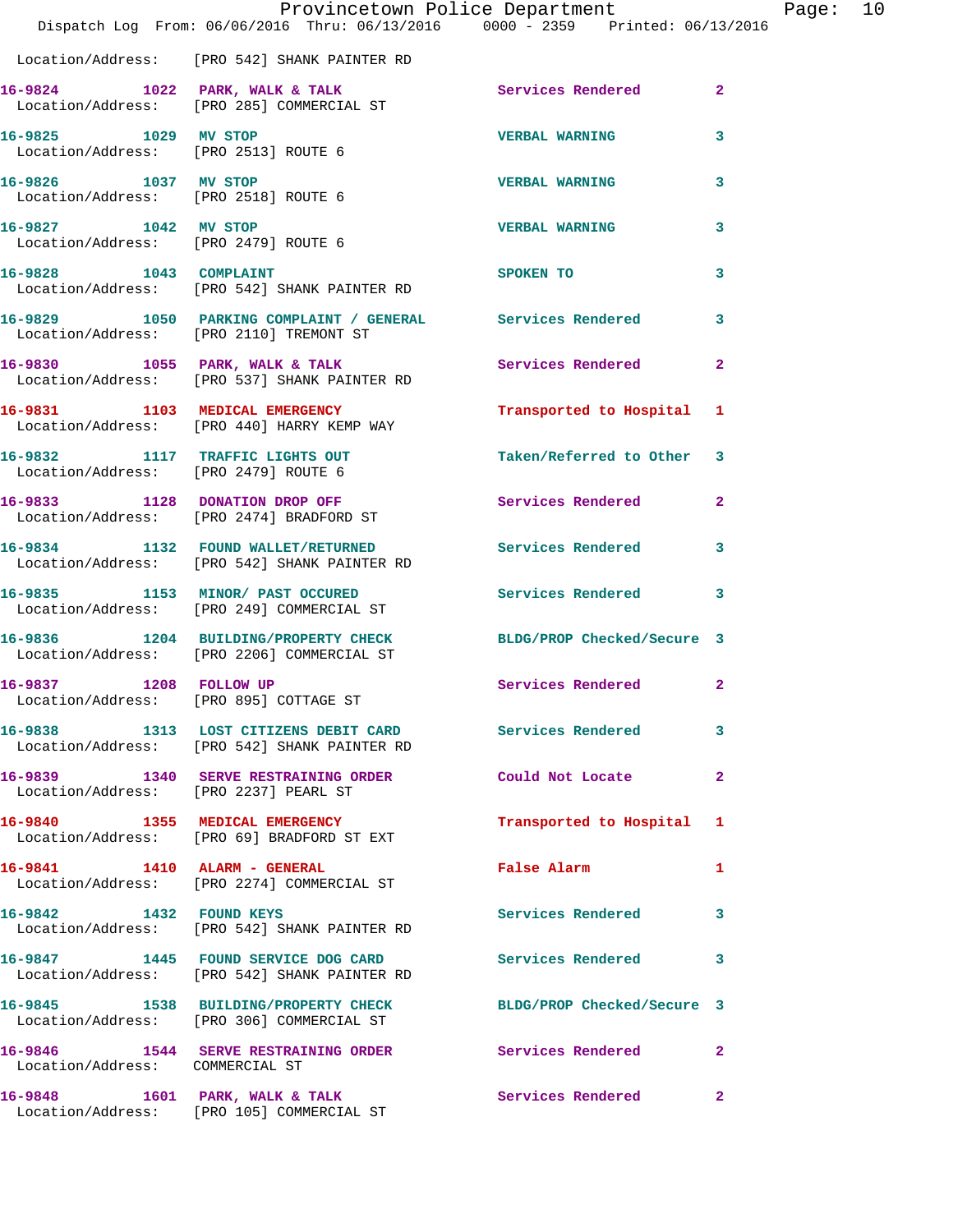|                                                                  | Provincetown Police Department<br>Dispatch Log From: 06/06/2016 Thru: 06/13/2016 0000 - 2359 Printed: 06/13/2016 |                            |              | Page: 11 |  |
|------------------------------------------------------------------|------------------------------------------------------------------------------------------------------------------|----------------------------|--------------|----------|--|
|                                                                  | 16-9849 1606 MV OBSERVANCE / ASSIGNMENT Services Rendered 3<br>Location/Address: [PRO 525] COMMERCIAL ST         |                            |              |          |  |
|                                                                  | 16-9850 1637 PARKING COMPLAINT / GENERAL SPOKEN TO<br>Location/Address: [PRO 1341] COMMERCIAL ST                 |                            | 3            |          |  |
|                                                                  | 16-9852 1702 SERVE WARRANT<br>Location/Address: [PRO 246] COMMERCIAL ST                                          | Services Rendered          | 3            |          |  |
|                                                                  | 16-9853 1711 BUILDING/PROPERTY CHECK BLDG/PROP Checked/Secure 3<br>Location/Address: [PRO 106] COMMERCIAL ST     |                            |              |          |  |
| Location/Address: SHANK PAINTER RD                               | 16-9854 1723 MV COMPLAINT                                                                                        | <b>GONE ON ARRIVAL</b>     | 2            |          |  |
|                                                                  | 16-9855 1735 MEDICAL EMERGENCY<br>Location/Address: ARCH ST + COMMERCIAL ST                                      | Transported to Hospital 1  |              |          |  |
|                                                                  | 16-9858 1817 THREATS<br>Location/Address: [PRO 542] SHANK PAINTER RD                                             | SPOKEN TO                  | $\mathbf{2}$ |          |  |
|                                                                  | 16-9859 1829 BUILDING/PROPERTY CHECK BLDG/PROP Checked/Secure 3<br>Location/Address: [PRO 1778] SHANK PAINTER RD |                            |              |          |  |
|                                                                  | 16-9860 1906 BUILDING/PROPERTY CHECK BLDG/PROP Checked/Secure 3<br>Location/Address: [PRO 2977] COMMERCIAL ST    |                            |              |          |  |
| 16-9868 1915 COMPLAINT<br>Location/Address: ROUTE 6              |                                                                                                                  | <b>VERBAL WARNING</b>      | 3            |          |  |
|                                                                  | 16-9861 1937 FOUND BAG<br>Location/Address: [PRO 212] COMMERCIAL ST                                              | Services Rendered 3        |              |          |  |
|                                                                  | 16-9862 1955 HAZARDS<br>Location/Address: [PRO 539] SHANK PAINTER RD                                             | Removed Hazard             | $\mathbf{2}$ |          |  |
| Location/Address: [PRO 3440] ROUTE 6                             | 16-9863 2047 MV OBSERVANCE / ASSIGNMENT No Action Required 3                                                     |                            |              |          |  |
|                                                                  | 16-9865 2053 FOUND SET OF KEYS<br>Location/Address: [PRO 3405] COMMERCIAL ST                                     | Services Rendered          | 3            |          |  |
| 16-9866 2101 COMPLAINT<br>Location/Address: ROUTE 6 + CONWELL ST |                                                                                                                  | No Action Required 3       |              |          |  |
|                                                                  | 16-9869 2252 BUILDING/PROPERTY CHECK<br>Location/Address: [PRO 3033] COMMERCIAL ST                               | BLDG/PROP Checked/Secure 3 |              |          |  |
|                                                                  |                                                                                                                  | BLDG/PROP Checked/Secure 3 |              |          |  |
|                                                                  | 16-9872 2325 BUILDING/PROPERTY CHECK<br>Location/Address: [PRO 175] COMMERCIAL ST                                | BLDG/PROP Checked/Secure 3 |              |          |  |
| Location/Address: [PRO 58] BRADFORD ST                           | 16-9873 2338 MV OBSERVANCE / ASSIGNMENT                                                                          | No Action Required         | 3            |          |  |
| 16-9874 2347 NOISE COMPLAINT                                     | Location/Address: [PRO 3443] COMMERCIAL ST                                                                       | SPOKEN TO                  | 3            |          |  |
| 16-9875 2349 MV STOP                                             | Location/Address: [PRO 3258] BRADFORD ST<br>Refer To Arrest: 16-106-AR                                           | Arrest(s) Made             | 3            |          |  |
|                                                                  |                                                                                                                  |                            |              |          |  |

## **For Date: 06/10/2016 - Friday**

| 16–9876           | 0000 | <b>LOBBY TRAFFIC</b>       | <b>Services Rendered</b> |  |
|-------------------|------|----------------------------|--------------------------|--|
| Location/Address: |      | [PRO 542] SHANK PAINTER RD |                          |  |
| 16-9877           | 0117 | <b>BUILDING/PROPERTY</b>   | No Action Required       |  |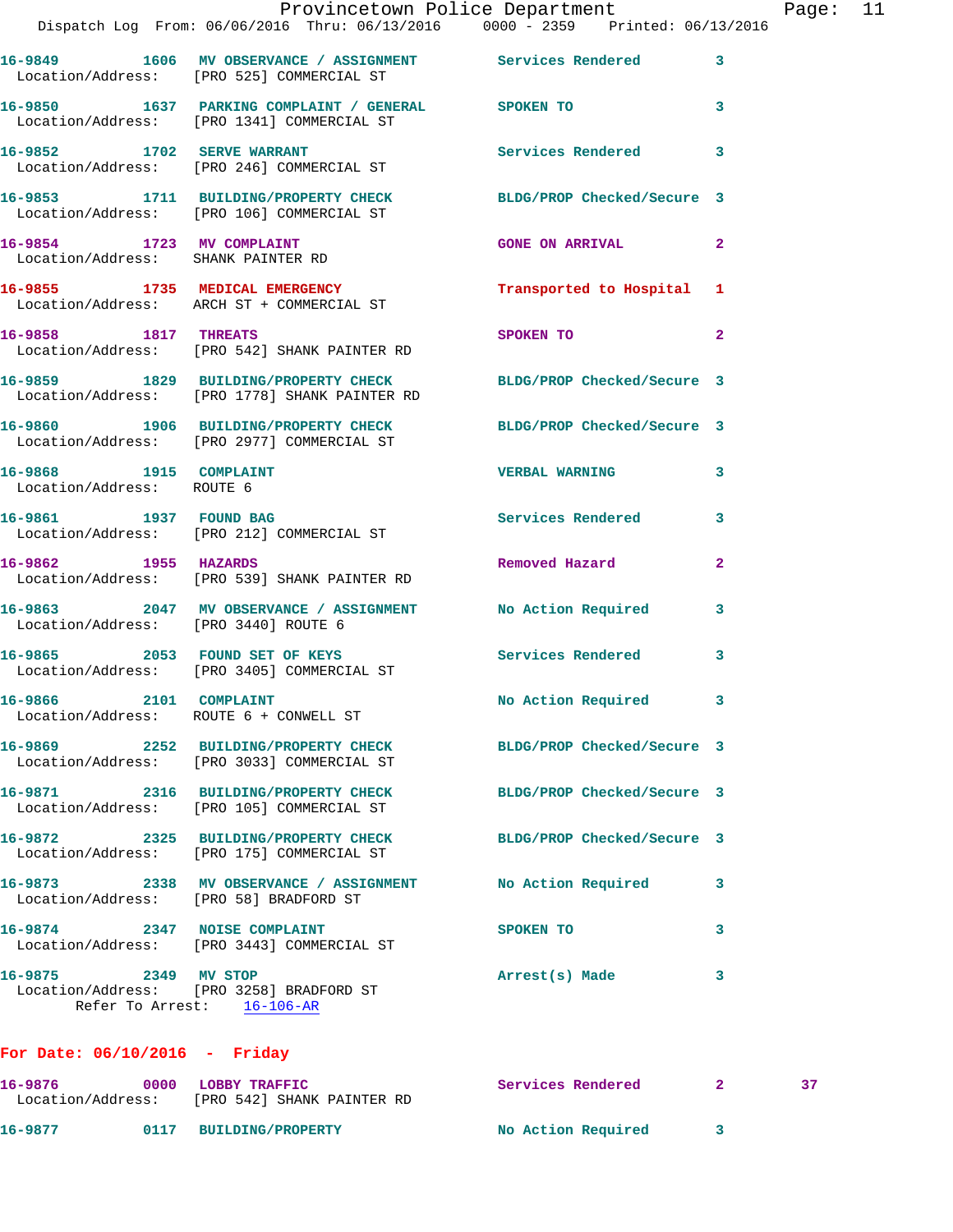|                            | Provincetown Police Department Page: 12<br>Dispatch Log From: 06/06/2016 Thru: 06/13/2016 0000 - 2359 Printed: 06/13/2016                                    |                           |              |  |
|----------------------------|--------------------------------------------------------------------------------------------------------------------------------------------------------------|---------------------------|--------------|--|
|                            | Location/Address: [PRO 1952] COMMERCIAL ST                                                                                                                   |                           |              |  |
|                            | 16-9878 		 0119 BUILDING/PROPERTY CHECK BLDG/PROP Checked/Secure 3<br>Location/Address: [PRO 1638] COMMERCIAL ST                                             |                           |              |  |
|                            | 16-9879 0143 COMPLAINT<br>Location/Address: [PRO 3259] MACMILLAN WHARF                                                                                       | SPOKEN TO                 | 3            |  |
|                            | 16-9880 0645 ALARM - GENERAL CONTRACTE PARAGEMENT POWER PARAGEMENT OF THE SERIES OF THE SERIES OF THE SERIES O<br>Location/Address: [PRO 440] HARRY KEMP WAY |                           |              |  |
|                            | 16-9882 0705 PROPERTY DAMAGE/SHARK Services Rendered<br>Location/Address: [PRO 2539] RYDER ST EXT                                                            |                           | $\mathbf{3}$ |  |
|                            | 16-9881 0732 MEDICAL EMERGENCY/CODE 99 Taken/Referred to Other 1<br>Location/Address: [PRO 1636] BROWNE ST                                                   |                           |              |  |
| Refer To Arrest: 16-106-AR | 16-9883      0841   SERVICE CALL/COURT<br>Location/Address:    [PRO 542] SHANK PAINTER RD                                                                    | Services Rendered 3       |              |  |
|                            | 16-9884 0856 LARCENY /FORGERY / FRAUD Services Rendered<br>Location/Address: [PRO 1076] PLEASANT ST                                                          |                           | $\mathbf{2}$ |  |
|                            | 16-9885 1026 DISTURBANCE<br>Location/Address: [PRO 1952] COMMERCIAL ST                                                                                       | Taken/Referred to Other 1 |              |  |
|                            | 16-9949 1029 COMPLAINT<br>Location/Address: [PRO 542] SHANK PAINTER RD                                                                                       | SPOKEN TO                 | 3            |  |
| 16-9886 1106 MV DISABLED   | Location/Address: [PRO 2640] COMMERCIAL ST                                                                                                                   | <b>GONE ON ARRIVAL</b>    | $\mathbf{2}$ |  |
| Refer To Arrest: 16-107-AR | 16-9887 1116 DISTURBANCE/ARREST WARRANT Arrest(s) Made<br>Location/Address: [PRO 105] COMMERCIAL ST                                                          |                           | 1            |  |
|                            | 16-9889 1119 COMPLAINT<br>Location/Address: [PRO 3094] COMMERCIAL ST                                                                                         | No Action Required 3      |              |  |
|                            | 16-9888 1120 MV STOP<br>Location/Address: [PRO 3456] RYDER ST EXT                                                                                            | <b>VERBAL WARNING</b>     | 3            |  |
|                            | 16-9890 1132 LOST NY ID AND CREDIT CARD Services Rendered 3<br>Location/Address: [PRO 542] SHANK PAINTER RD                                                  |                           |              |  |
|                            | 16-9892 1222 MEDICAL EMERGENCY/BIKE Services Rendered<br>Location/Address: [PRO 516] RACE POINT RD                                                           |                           | 1            |  |
|                            | 16-9895 1233 SERVE RESTRAINING ORDER Taken/Referred to Other 2<br>Location/Address: [PRO 542] SHANK PAINTER RD                                               |                           |              |  |
|                            | 16-9894 1239 PARKING COMPLAINT / GENERAL Citation/Warning Issued 3<br>Location/Address: [PRO 2171] COMMERCIAL ST                                             |                           |              |  |
|                            | 16-9896 1357 BUILDING/PROPERTY CHECK BLDG/PROP Checked/Secure 3<br>Location/Address: [PRO 519] RACE POINT RD                                                 |                           |              |  |
|                            | 16-9897 1404 PARKING COMPLAINT / GENERAL Services Rendered<br>Location/Address: [PRO 3293] COMMERCIAL ST                                                     |                           | 3            |  |
|                            | 16-9898 1456 PARK, WALK & TALK 1988 Services Rendered<br>Location/Address: [PRO 569] WINSLOW ST                                                              |                           | $\mathbf{2}$ |  |
|                            | 16-9899 1523 PARK, WALK & TALK 1988 Services Rendered<br>Location/Address: [PRO 105] COMMERCIAL ST                                                           |                           | $\mathbf{2}$ |  |
|                            | 16-9900 1559 BUILDING/PROPERTY CHECK BLDG/PROP Checked/Secure 3<br>Location/Address: [PRO 447] JEROME SMITH RD                                               |                           |              |  |
| 16-9901                    | 1609 MV OBSERVANCE / ASSIGNMENT                                                                                                                              | Services Rendered         | 3            |  |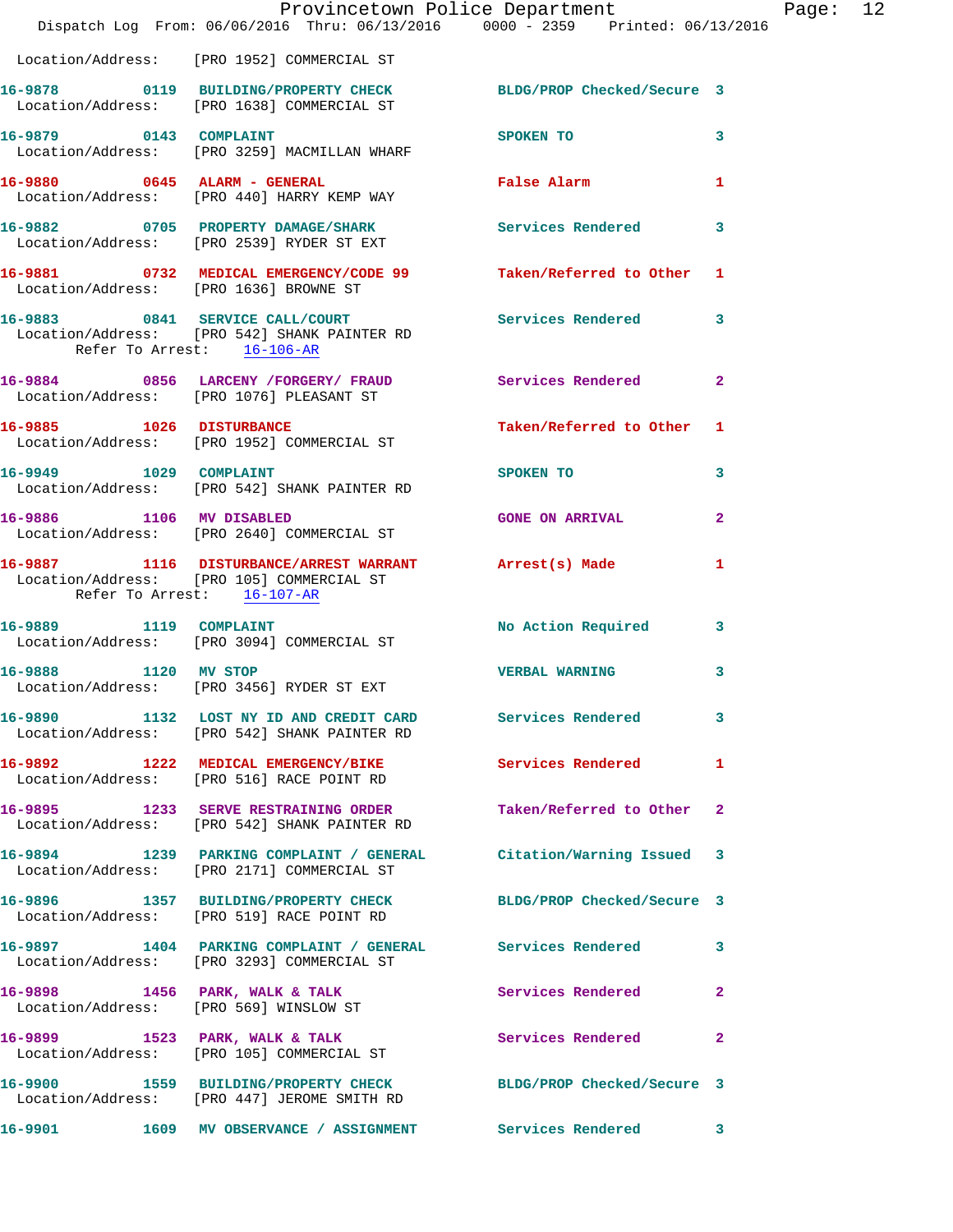|                                                       | Dispatch Log From: 06/06/2016 Thru: 06/13/2016 0000 - 2359 Printed: 06/13/2016                          | Provincetown Police Department |                | Page: 13 |  |
|-------------------------------------------------------|---------------------------------------------------------------------------------------------------------|--------------------------------|----------------|----------|--|
|                                                       | Location/Address: RACE POINT RD + SEASHORE PARK DR                                                      |                                |                |          |  |
| 16-9902 1611 MV STOP<br>Location/Address: RACE RD     |                                                                                                         | <b>VERBAL WARNING</b>          | $\mathbf{3}$   |          |  |
|                                                       | 16-9903 1622 COMPLAINT/REMOVING BEACH GRASS Investigated<br>Location/Address: [PRO 2984] COMMERCIAL ST  |                                | $\mathbf{3}$   |          |  |
|                                                       | 16-9904 1702 MEDICAL SLIP AND FALL <b>PATIENT REFUSAL</b><br>Location/Address: [PRO 4001] COMMERCIAL ST |                                | 1              |          |  |
|                                                       | 16-9905 1719 PARKING DISPUTE<br>Location/Address: [PRO 2496] BAYBERRY AVE                               | SPOKEN TO                      | 3              |          |  |
|                                                       | 16-9906 1726 DEBRIS IN ROADWAY Nemoved Hazard<br>Location/Address: SHANK PAINTER RD + ROUTE 6           |                                | $\overline{2}$ |          |  |
|                                                       | 16-9907 1743 MV STOP<br>Location: [PRO 3431] LOPES SQUARE                                               | <b>VERBAL WARNING</b>          | 3              |          |  |
| 16-9908 1845 ANIMAL CALL                              | Location/Address: [PRO 1560] CONANT ST                                                                  | Services Rendered              | $\mathbf{2}$   |          |  |
|                                                       | 16-9909 1906 COMPLAINT - STREET PERFORMERS SPOKEN TO<br>Location/Address: [PRO 3094] COMMERCIAL ST      |                                | 3              | 1        |  |
| 16-9910 1937 MV DISABLED<br>Location/Address: ROUTE 6 |                                                                                                         | <b>GONE ON ARRIVAL</b>         | $\mathbf{2}$   |          |  |
|                                                       | 16-9911 2013 NOISE COMPLAINT<br>Location/Address: [PRO 3094] COMMERCIAL ST                              | SPOKEN TO                      | 3              |          |  |
| Location/Address: [PRO 16] BRADFORD ST                | 16-9912 2101 BUILDING/PROPERTY CHECK BLDG/PROP Checked/Secure 3                                         |                                |                |          |  |
| Location/Address: MILLER HILL RD                      | 16-9913 2105 NOISE COMPLAINT                                                                            | SPOKEN TO                      | 3              |          |  |
|                                                       | 16-9914 2133 BUILDING/PROPERTY CHECK Services Rendered<br>Location/Address: [PRO 3259] MACMILLAN WHARF  |                                | $\mathbf{3}$   |          |  |
| 16-9916 2205 MV ACCIDENT<br>Location/Address:         | ROUTE 6 + HOWLAND ST                                                                                    | Services Rendered 1            |                |          |  |
| Location/Address: COMMERCIAL ST                       | 16-9918 2336 PARK, WALK & TALK                                                                          | Services Rendered              | $\mathbf{2}$   |          |  |
| 16-9919 2341 FOLLOW UP                                | Location/Address: [PRO 399] COMMERCIAL ST                                                               | No Action Required             | $\mathbf{2}$   |          |  |
| 16-9920 2347 FOLLOW UP                                | Location/Address: [PRO 272] COMMERCIAL ST                                                               | No Action Required             | 2              |          |  |
| 16-9922 2353 BAR CHECK                                | Location/Address: [PRO 221] COMMERCIAL ST                                                               | LICENSING/NO ACTION            | $\mathbf{2}$   |          |  |
|                                                       | 16-9921 2355 BUILDING/PROPERTY CHECK<br>Location/Address: [PRO 3259] MACMILLAN WHARF                    | Services Rendered              | 3              |          |  |
| 16-9923 2356 BAR CHECK                                | Location/Address: [PRO 3443] COMMERCIAL ST                                                              | LICENSING/NO ACTION            | $\mathbf{2}$   |          |  |
| For Date: $06/11/2016$ - Saturday                     |                                                                                                         |                                |                |          |  |
| 16-9924 0001 BAR CHECK                                | Location/Address: [PRO 2737] COMMERCIAL ST                                                              | LICENSING/NO ACTION            | $\mathbf{2}$   |          |  |
| 16-9925 0001 LOBBY TRAFFIC                            |                                                                                                         | Services Rendered 2            |                | 23       |  |

Location/Address: [PRO 542] SHANK PAINTER RD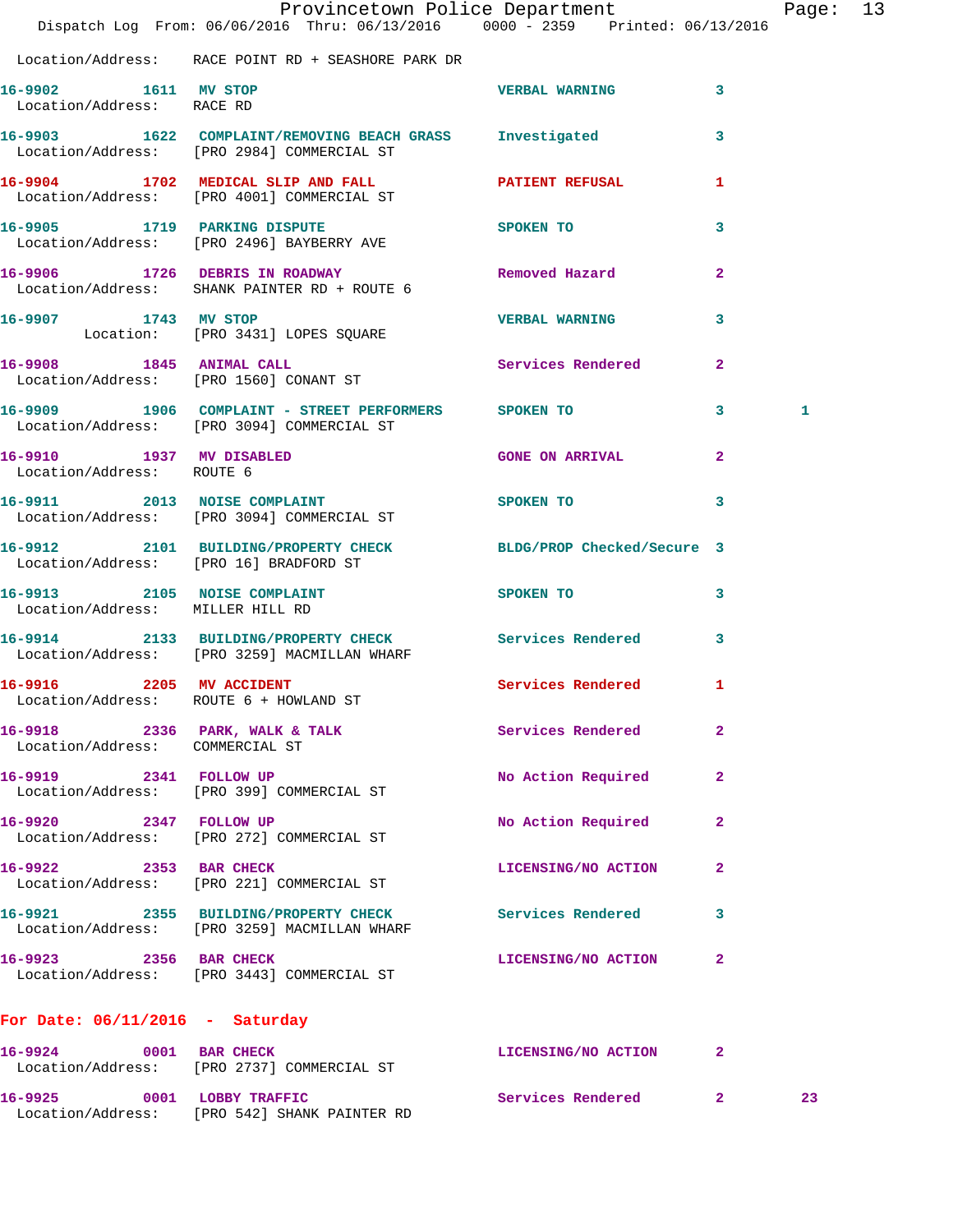|                                 | Provincetown Police Department<br>Dispatch Log From: 06/06/2016 Thru: 06/13/2016 0000 - 2359 Printed: 06/13/2016 |                            |                |
|---------------------------------|------------------------------------------------------------------------------------------------------------------|----------------------------|----------------|
|                                 | 16-9926 0002 PARKING COMPLAINT / GENERAL Services Rendered<br>Location/Address: [PRO 526] RYDER ST EXT           |                            | 3              |
| 16-9927 0003 BAR CHECK          | Location/Address: [PRO 399] COMMERCIAL ST                                                                        | LICENSING/NO ACTION        | $\mathbf{2}$   |
|                                 | 16-9928 0009 BUILDING/PROPERTY CHECK<br>Location/Address: [PRO 530] SHANK PAINTER RD                             | BLDG/PROP Checked/Secure 3 |                |
| 16-9929 0011 BAR CHECK          | Location/Address: [PRO 2832] COMMERCIAL ST                                                                       | LICENSING/NO ACTION        | $\mathbf{2}$   |
| 16-9930 0018 BAR CHECK          | Location/Address: [PRO 3236] COMMERCIAL ST                                                                       | LICENSING/NO ACTION        | 2              |
| 16-9931 0026 BAR CHECK          | Location/Address: [PRO 208] COMMERCIAL ST                                                                        | <b>LICENSING/NO ACTION</b> | 2              |
|                                 | 16-9932 0046 MV OBSERVANCE / ASSIGNMENT Services Rendered<br>Location/Address: [PRO 94] BRADFORD ST              |                            | 3              |
| Location/Address: COMMERCIAL ST | 16-9933 0053 PARK, WALK & TALK                                                                                   | No Action Required         | $\mathbf{2}$   |
|                                 | 16-9934 0105 PARK, WALK & TALK<br>Location/Address: [PRO 105] COMMERCIAL ST                                      | Services Rendered          | $\overline{a}$ |
|                                 | 16-9935 		 0135 MV OBSERVANCE / ASSIGNMENT Services Rendered<br>Location/Address: BRADFORD ST + HOWLAND ST       |                            | 3              |
|                                 | 16-9936 0141 BUILDING/PROPERTY CHECK BLDG/PROP Checked/Secure 3<br>Location/Address: [PRO 447] JEROME SMITH RD   |                            |                |
|                                 | 16-9938 0147 BUILDING/PROPERTY CHECK<br>Location/Address: [PRO 440] HARRY KEMP WAY                               | BLDG/PROP Checked/Secure 3 |                |
|                                 | 16-9937 0148 MV OBSERVANCE / ASSIGNMENT Services Rendered<br>Location/Address: [PRO 2513] ROUTE 6                |                            | 3              |
|                                 | 16-9939 0151 BUILDING/PROPERTY CHECK<br>Location/Address: [PRO 3256] COMMERCIAL ST                               | BLDG/PROP Checked/Secure 3 |                |
|                                 | 16-9940 0211 BUILDING/PROPERTY CHECK<br>Location/Address: [PRO 519] RACE POINT RD                                | BLDG/PROP Checked/Secure 3 |                |
|                                 | 16-9941 0226 ALARM - FIRE<br>Location/Address: [PRO 1245] SEASHORE PARK DR                                       | Services Rendered          | 1              |
|                                 | 16-9942 0507 MV OBSERVANCE / ASSIGNMENT Services Rendered<br>Location/Address: [PRO 2519] ROUTE 6                |                            | 3              |
|                                 | 16-9943 0525 BUILDING/PROPERTY CHECK BLDG/PROP Checked/Secure 3<br>Location/Address: [PRO 3609] COMMERCIAL ST    |                            |                |
| 16-9944 0537 MV STOP            | Location/Address: SHANK PAINTER RD + BRADFORD ST                                                                 | Citation/Warning Issued    | 3              |
|                                 | 16-9945 0554 BUILDING/PROPERTY CHECK BLDG/PROP Checked/Secure 3<br>Location/Address: [PRO 1646] WINSLOW ST       |                            |                |
|                                 | 16-9946 0802 MEDICAL EMERGENCY/EPILEPTIC PATIENT REFUSAL<br>Location/Address: [PRO 396] COMMERCIAL ST            |                            | 1              |
| 16-9947 0948 BIKE GENERAL       | Location/Address: [PRO 2156] COMMERCIAL ST                                                                       | Services Rendered          | 2              |
| 16-9948 1107 COMPLAINT          | Location/Address: [PRO 165] COMMERCIAL ST                                                                        | Investigated               | 3              |
| 16-9951 1158 COMPLAINT          |                                                                                                                  | SPOKEN TO                  | 3              |

Location/Address: COMMERCIAL ST

Page: 14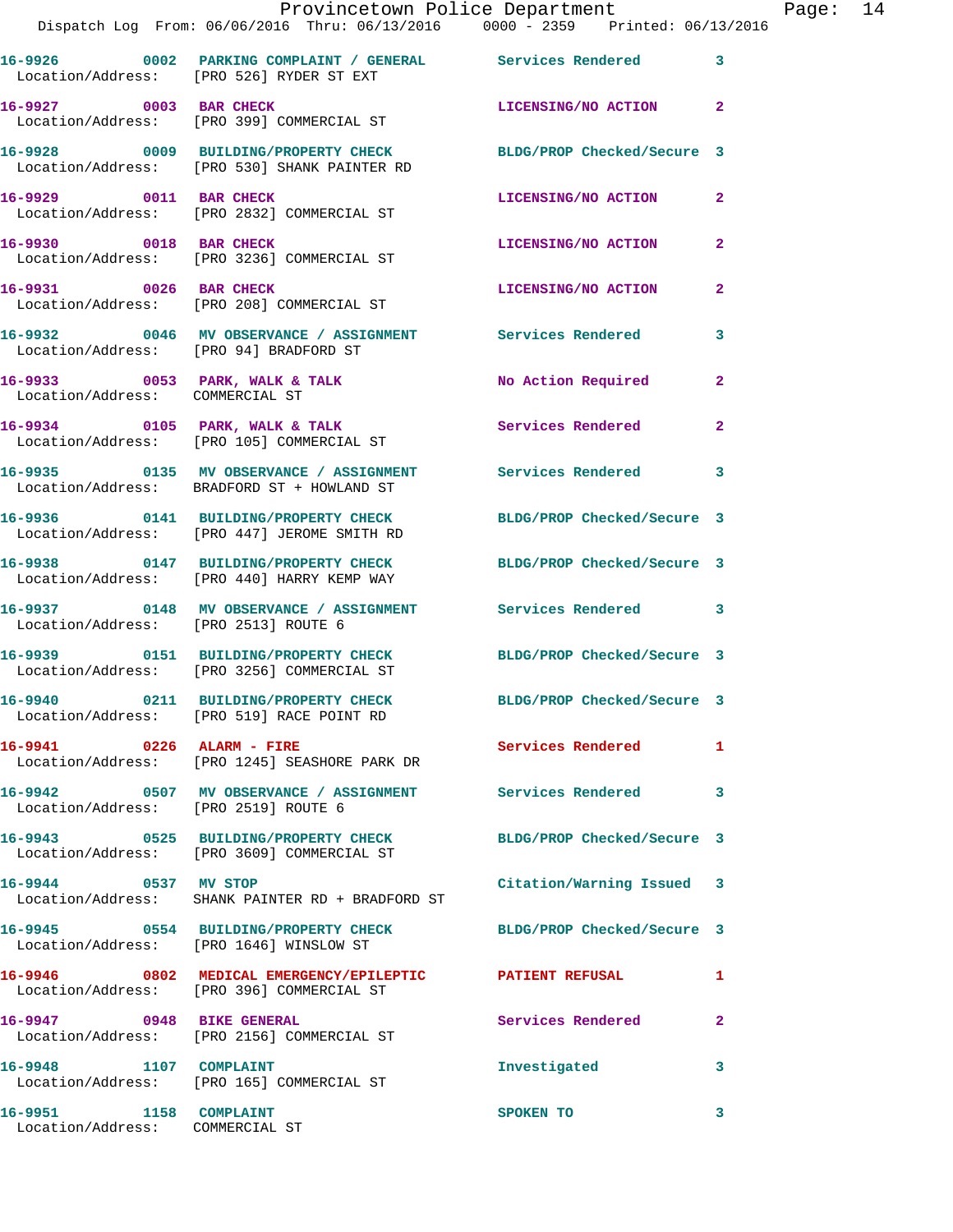| 16-9953 1206 MV HIT & RUN                         |                                                                                                               | Services Rendered          | 2.             |
|---------------------------------------------------|---------------------------------------------------------------------------------------------------------------|----------------------------|----------------|
|                                                   | Location/Address: JOHNSON ST + COMMERCIAL ST                                                                  |                            |                |
|                                                   | 16-9957 1301 PARKING COMPLAINT / GENERAL Services Rendered<br>Location/Address: [PRO 2539] RYDER ST EXT       |                            | 3              |
|                                                   | 16-9958 1353 PARKING COMPLAINT / GENERAL Citation/Warning Issued<br>Location/Address: [PRO 149] COMMERCIAL ST |                            | 3              |
| 16-9960 1441 MV STOP<br>Location/Address: ROUTE 6 |                                                                                                               | Citation/Warning Issued    | 3              |
|                                                   |                                                                                                               | Services Rendered          | 3              |
|                                                   | 16-9962 1547 BUILDING/PROPERTY CHECK<br>Location/Address: [PRO 2977] COMMERCIAL ST                            | Services Rendered          | 3              |
|                                                   | 16-9963 1612 MV DISABLED<br>Location/Address: ROUTE 6 + HOWLAND ST                                            | Services Rendered          | $\overline{a}$ |
| 16-9964 1614 FOLLOW UP                            | Location/Address: [PRO 542] SHANK PAINTER RD                                                                  | Services Rendered          | 2              |
|                                                   | 16-9966 1636 LOST GALAXY 7 PHONE<br>Location/Address: [PRO 542] SHANK PAINTER RD                              | Services Rendered          | 3              |
|                                                   | 16-9967 1638 PARK, WALK & TALK<br>Location/Address: [PRO 105] COMMERCIAL ST                                   | Services Rendered          | 2              |
| 16-9968 1649 MV STOP                              | Location/Address: BRADFORD ST + MONTELLO ST                                                                   | <b>VERBAL WARNING</b>      | 3              |
| 16-9969 1700 FOLLOW UP                            | Location/Address: [PRO 3392] COMMERCIAL ST                                                                    | Services Rendered          | 2              |
|                                                   | 16-9970 1813 BUILDING/PROPERTY CHECK<br>Location/Address: [PRO 447] JEROME SMITH RD                           | BLDG/PROP Checked/Secure 3 |                |
|                                                   | 16-9971 1823 BUILDING/PROPERTY CHECK<br>Location/Address: [PRO 519] RACE POINT RD                             | BLDG/PROP Checked/Secure 3 |                |
|                                                   | 16-9972 1831 PARK, WALK & TALK<br>Location/Address: [PRO 94] BRADFORD ST                                      | Services Rendered          | 2              |
| 16-9973 1903 HAZARDS                              | Location: PEARL ST BEACH ACCESS                                                                               | Removed Hazard             | 2              |
| 16-9975 2004 MV STOP<br>Location/Address: ROUTE 6 |                                                                                                               | <b>VERBAL WARNING</b>      | 3              |
|                                                   | 16-9976 2014 PARKING COMPLAINT / GENERAL SPOKEN TO<br>Location/Address: [PRO 3094] COMMERCIAL ST              |                            | 3              |
| 16-9977 2019 MV STOP                              | Location/Address: CONWELL ST + HARRY KEMP WAY                                                                 | <b>VERBAL WARNING</b>      | 3              |
|                                                   | 16-9978 2048 BUILDING/PROPERTY CHECK BLDG/PROP Checked/Secure 3<br>Location/Address: [PRO 554] TREMONT ST     |                            |                |
| 16-9979 2055 MV STOP                              | Location/Address: SHANK PAINTER RD + BRADFORD ST                                                              | <b>VERBAL WARNING</b>      | 3              |
| 16-9980 2055 BAR CHECK                            | Location/Address: [PRO 106] COMMERCIAL ST                                                                     | Services Rendered          | $\overline{a}$ |
| Location/Address: SNAIL RD + ROUTE 6              | 16-9981 2139 MV OBSERVANCE / ASSIGNMENT Services Rendered                                                     |                            | 3              |
| 16-9982 2140 DISTURBANCE                          |                                                                                                               | SPOKEN TO                  | 1              |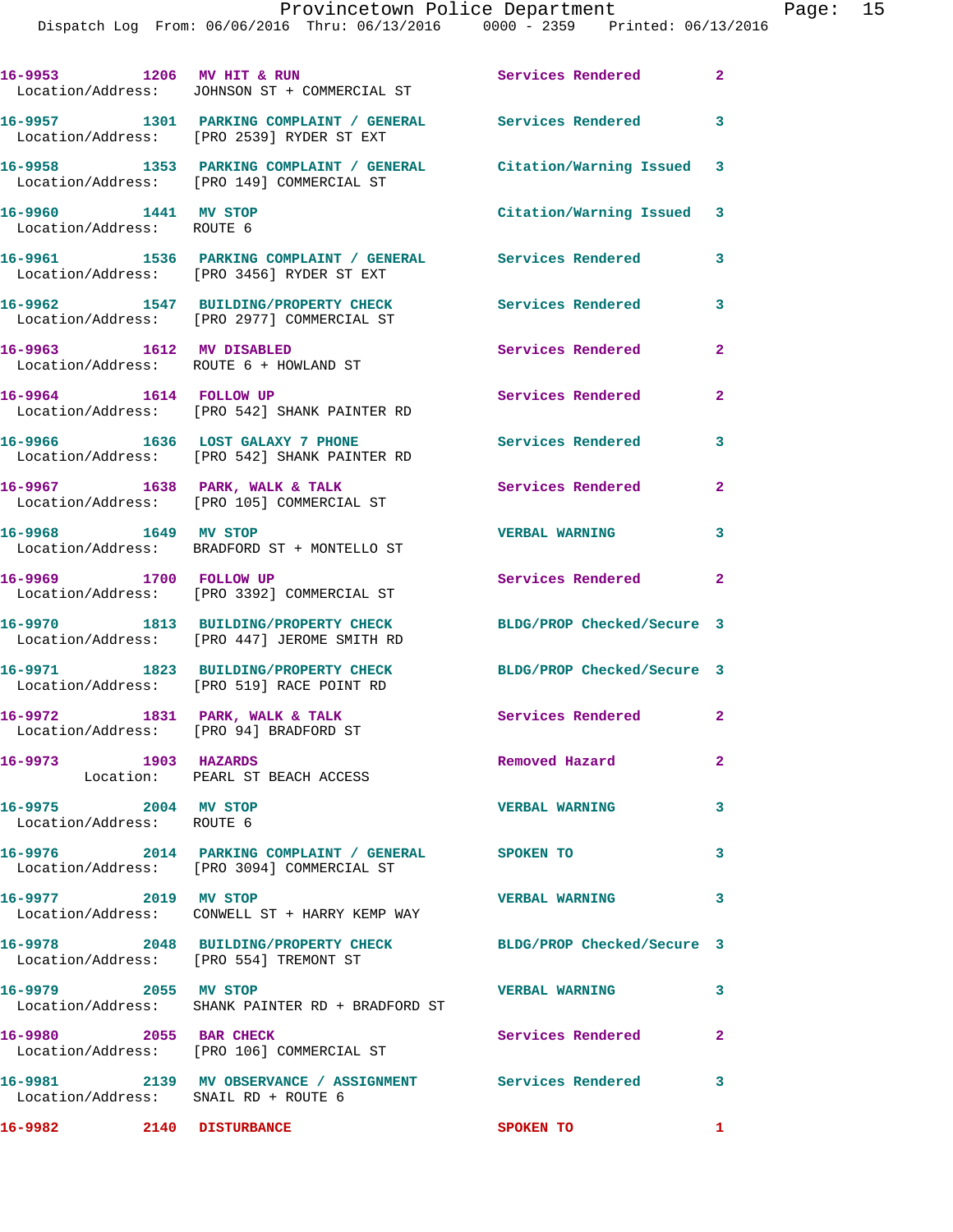|                                                         | Provincetown Police Department<br>Dispatch Log From: 06/06/2016 Thru: 06/13/2016 0000 - 2359 Printed: 06/13/2016 |                                                                                                                                                                                                                                |              | Page: 16 |  |
|---------------------------------------------------------|------------------------------------------------------------------------------------------------------------------|--------------------------------------------------------------------------------------------------------------------------------------------------------------------------------------------------------------------------------|--------------|----------|--|
|                                                         | Location/Address: [PRO 208] COMMERCIAL ST                                                                        |                                                                                                                                                                                                                                |              |          |  |
| 16-9983 2201 MV STOP<br>Location/Address: RACE POINT RD |                                                                                                                  | VERBAL WARNING 3                                                                                                                                                                                                               |              |          |  |
|                                                         | 16-9984 2214 BUILDING/PROPERTY CHECK BLDG/PROP Checked/Secure 3<br>Location/Address: [PRO 1778] SHANK PAINTER RD |                                                                                                                                                                                                                                |              |          |  |
|                                                         | 16-9986 2246 NOISE COMPLAINT<br>Location/Address: [PRO 3671] COMMERCIAL ST                                       | SPOKEN TO                                                                                                                                                                                                                      | 3            |          |  |
|                                                         | 16-9987 2257 NOISE COMPLAINT<br>Location/Address: [PRO 1221] PROVINCELANDS RD                                    | SPOKEN TO                                                                                                                                                                                                                      | 3            |          |  |
|                                                         | 16-9988 2351 HARBORMASTER<br>Location/Address: [PRO 2543] MACMILLAN WHARF                                        | No Action Required                                                                                                                                                                                                             | $\mathbf{2}$ |          |  |
|                                                         | 16-9989 2352 MV COMPLAINT<br>Location/Address: COMMERCIAL ST + LAW ST                                            | Services Rendered 2                                                                                                                                                                                                            |              |          |  |
| For Date: $06/12/2016$ - Sunday                         |                                                                                                                  |                                                                                                                                                                                                                                |              |          |  |
|                                                         | 16-9990 0002 LOBBY TRAFFIC<br>Location/Address: [PRO 542] SHANK PAINTER RD                                       | Services Rendered 2                                                                                                                                                                                                            |              | 23       |  |
|                                                         | 16-9992 0015 COMPLAINT<br>Location/Address: [PRO 484] MASONIC PL                                                 | SPOKEN TO AND TO A STRUCK TO A STRUCK TO A STRUCK TO A STRUCK TO A STRUCK TO A STRUCK TO A STRUCK TO A STRUCK TO A STRUCK TO A STRUCK TO A STRUCK TO A STRUCK TO A STRUCK THAT A STRUCK TO A STRUCK THAT A STRUCK THAT A STRUC | 3            |          |  |
|                                                         | 16-9991 0017 BUILDING/PROPERTY CHECK Services Rendered<br>Location/Address: [PRO 564] BAYBERRY AVE               |                                                                                                                                                                                                                                | -3           |          |  |
|                                                         | 16-9993 0026 TAXI CALLS/COMPLAINTS SPOKEN TO<br>Location/Address: [PRO 182] COMMERCIAL ST                        |                                                                                                                                                                                                                                | $\mathbf{2}$ |          |  |
|                                                         | 16-9994 0029 BY-LAW VIOLATION<br>Location/Address: [PRO 526] RYDER ST EXT                                        | SPOKEN TO                                                                                                                                                                                                                      | $\mathbf{2}$ |          |  |
|                                                         | 16-9996 0040 MEDICAL EMERGENCY<br>Location/Address: MASONIC PL + BRADFORD ST                                     | Transported to Hospital 1                                                                                                                                                                                                      |              |          |  |
|                                                         | 16-9997 0121 PARK, WALK & TALK<br>Location/Address: [PRO 105] COMMERCIAL ST                                      | Services Rendered                                                                                                                                                                                                              | $\mathbf{2}$ |          |  |
|                                                         | 16-9998 0147 MV OBSERVANCE / ASSIGNMENT Services Rendered 3<br>Location/Address: [PRO 94] BRADFORD ST            |                                                                                                                                                                                                                                |              |          |  |
|                                                         | 16-9999 0201 ASSIST CITIZEN<br>Location/Address: [PRO 3276] COMMERCIAL ST                                        | No Action Required 3                                                                                                                                                                                                           |              |          |  |
|                                                         | 16-10000 0246 PROPERTY DAMAGE<br>Location/Address: [PRO 526] RYDER ST EXT                                        | Services Rendered 3                                                                                                                                                                                                            |              |          |  |
|                                                         | 16-10001 0749 BUILDING/PROPERTY CHECK Services Rendered 3<br>Location/Address: [PRO 3430] COMMERCIAL ST          |                                                                                                                                                                                                                                |              |          |  |
|                                                         | 16-10002 0842 ASSIST AGENCY / MUTUAL AID Services Rendered 3<br>Location/Address: [PRO 1587] PEARL ST            |                                                                                                                                                                                                                                |              |          |  |
|                                                         | 16-10003 0847 ASSIST CITIZEN<br>Location/Address: [PRO 442] HARRY KEMP WAY                                       | Services Rendered 3                                                                                                                                                                                                            |              |          |  |
| 16-10004 0851 911 GENERAL                               | Location/Address: [PRO 542] SHANK PAINTER RD                                                                     | Services Rendered 1                                                                                                                                                                                                            |              |          |  |
|                                                         | 16-10007 0921 ALARM - GENERAL<br>Location/Address: [PRO 3452] HARBOUR DR                                         | False Alarm 1                                                                                                                                                                                                                  |              |          |  |
|                                                         | 16-10006 0924 MV OBSERVANCE / ASSIGNMENT Services Rendered 3<br>Location/Address: [PRO 2206] COMMERCIAL ST       |                                                                                                                                                                                                                                |              |          |  |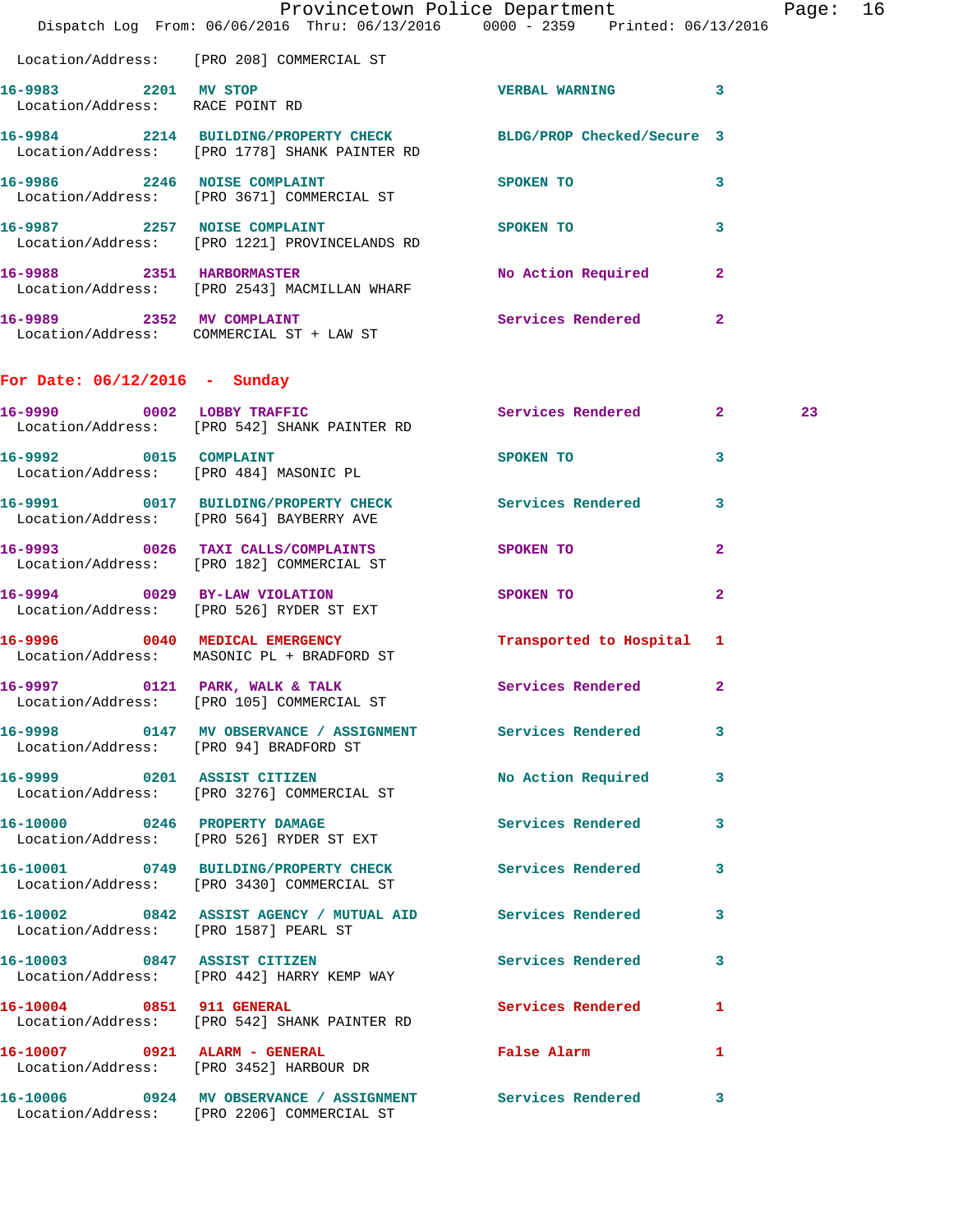|                                        | Dispatch Log From: 06/06/2016 Thru: 06/13/2016 0000 - 2359 Printed: 06/13/2016                                    | Provincetown Police Department |                | Page: 17 |  |
|----------------------------------------|-------------------------------------------------------------------------------------------------------------------|--------------------------------|----------------|----------|--|
|                                        | 16-10009 0949 COMPLAINT/FAKE ID'S Services Rendered<br>Location/Address: [PRO 3276] COMMERCIAL ST                 |                                | $\mathbf{3}$   |          |  |
|                                        | 16-10010 1001 BUILDING/PROPERTY CHECK Services Rendered 3<br>Location/Address: [PRO 3259] MACMILLAN WHARF         |                                |                |          |  |
|                                        |                                                                                                                   | Services Rendered              | 3              |          |  |
| Refer To Arrest: 16-107-AR             | 16-10012 1130 FOUND PROPERTY<br>Location/Address: [PRO 3033] COMMERCIAL ST                                        | Services Rendered              | $\mathbf{3}$   |          |  |
|                                        | 16-10013 1138 PARK, WALK & TALK Services Rendered<br>Location/Address: [PRO 105] COMMERCIAL ST                    |                                | $\mathbf{2}$   |          |  |
|                                        | 16-10014 1231 PARK, WALK & TALK Services Rendered<br>Location/Address: [PRO 105] COMMERCIAL ST                    |                                | $\mathbf{2}$   |          |  |
|                                        | 16-10016 1251 NOISE COMPLAINT<br>Location/Address: [PRO 2121] COMMERCIAL ST                                       | SPOKEN TO                      | 3              |          |  |
|                                        | 16-10017 1255 FOUND KEYS<br>Location/Address: [PRO 2369] COMMERCIAL ST                                            | <b>Services Rendered</b>       | 3              |          |  |
|                                        | 16-10018 1301 BUILDING/PROPERTY CHECK BLDG/PROP Checked/Secure 3<br>Location/Address: [PRO 105] COMMERCIAL ST     |                                |                |          |  |
|                                        | 16-10019 1313 FOLLOW UP 209A ORDER<br>Location/Address: [PRO 542] SHANK PAINTER RD                                | SPOKEN TO                      | $\overline{2}$ |          |  |
|                                        | 16-10020 1438 POSSIBLE BROKEN NOSE PATIENT REFUSAL<br>Location/Address: [PRO 1892] SHANK PAINTER RD               |                                | 1              |          |  |
|                                        | 16-10021 1500 STOLEN BIKE<br>Location/Address: [PRO 1997] COMMERCIAL ST                                           | Investigated                   | $\mathbf{2}$   |          |  |
|                                        | 16-10022 1522 FOUND WALLET/BLACK<br>Location/Address: [PRO 2631] BAYBERRY AVE                                     | Services Rendered              | 3              |          |  |
|                                        | 16-10024 1528 PARK, WALK & TALK 1999 Services Rendered<br>Location/Address: [PRO 105] COMMERCIAL ST               |                                | $\overline{2}$ |          |  |
|                                        | 16-10023 1533 ASSIST AGENCY / MUTUAL AID Services Rendered 3<br>Location/Address: [PRO 542] SHANK PAINTER RD      |                                |                |          |  |
|                                        | 16-10026 1617 BUILDING/PROPERTY CHECK BLDG/PROP Checked/Secure 3<br>Location/Address: [PRO 1778] SHANK PAINTER RD |                                |                |          |  |
| Location/Address: ROUTE 6 + HOWLAND ST | 16-10027 1621 MV OBSERVANCE / ASSIGNMENT Services Rendered 3                                                      |                                |                |          |  |
|                                        | 16-10029 1647 PUBLIC GATHERING<br>Location/Address: [PRO 105] COMMERCIAL ST                                       | <b>Services Rendered</b>       | $\mathbf{2}$   |          |  |
| 16-10031 1654 ALARM - FIRE             | Location/Address: [WEL 1892] 9TH STREET WELLFLEET                                                                 | Services Rendered              | 1              |          |  |
|                                        | 16-10034 1822 ALARM - FIRE<br>Location/Address: [TRU 1892] MARSHAL LN TRURO                                       | No Action Required             | 1              |          |  |
| Location/Address: [PRO 571] ALDEN ST   | 16-10035 1825 BUILDING/PROPERTY CHECK Services Rendered                                                           |                                | 3              |          |  |
|                                        | 16-10036 1827 BUILDING/PROPERTY CHECK<br>Location/Address: [PRO 3317] CEMETERY RD                                 | Services Rendered              | 3              |          |  |
|                                        | 16-10037 1829 BUILDING/PROPERTY CHECK<br>Location/Address: [PRO 3318] CEMETERY RD                                 | <b>Services Rendered</b>       | 3              |          |  |
| 16-10038 1852 BAR CHECK                |                                                                                                                   | Services Rendered              | $\mathbf{2}$   |          |  |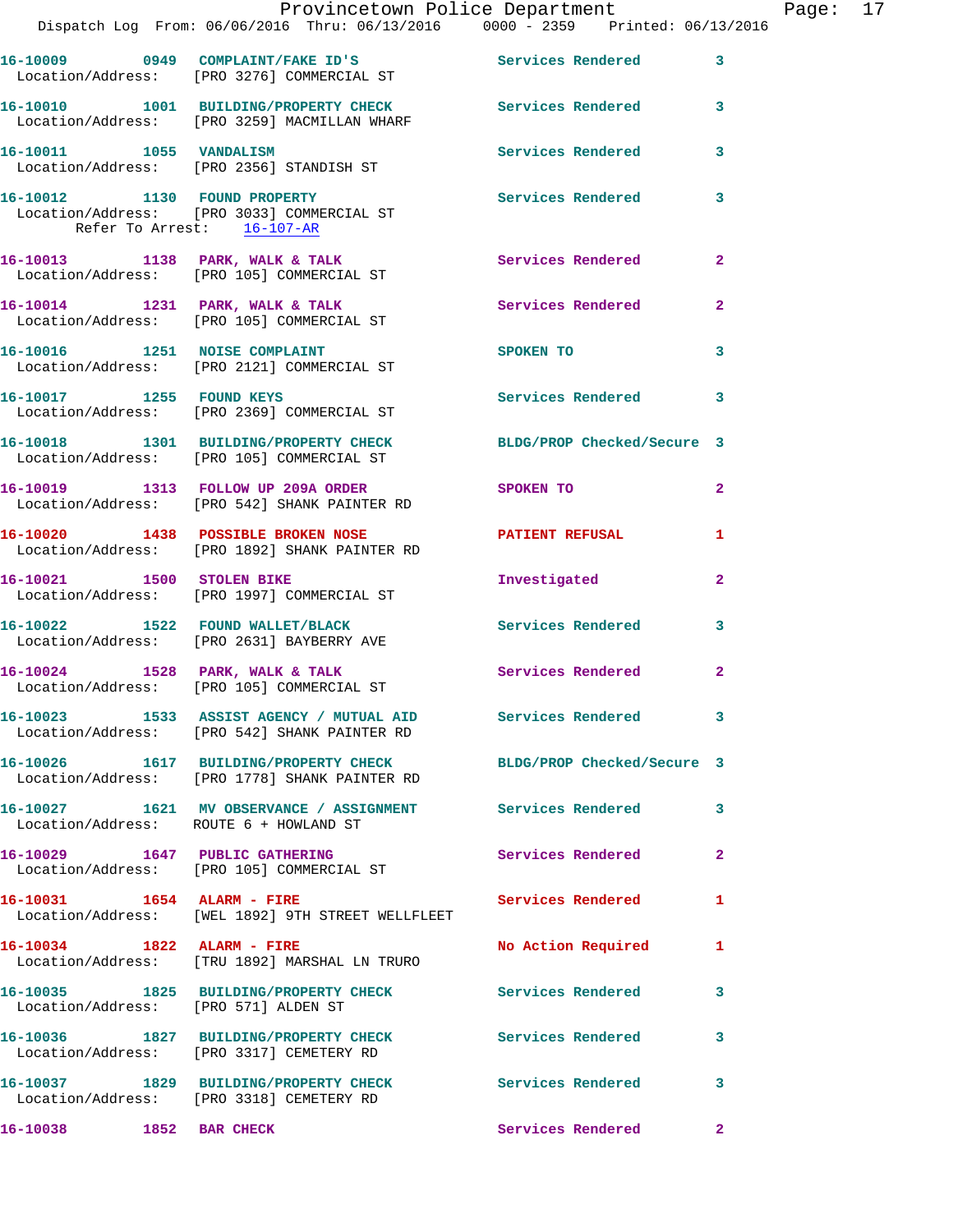|                                      | Dispatch Log From: 06/06/2016 Thru: 06/13/2016 0000 - 2359 Printed: 06/13/2016                                   | Provincetown Police Department |              | Page: 18 |  |
|--------------------------------------|------------------------------------------------------------------------------------------------------------------|--------------------------------|--------------|----------|--|
|                                      | Location/Address: [PRO 3837] COMMERCIAL ST                                                                       |                                |              |          |  |
|                                      | 16-10039 1912 TTY TEST CALL<br>Location/Address: [PRO 542] SHANK PAINTER RD                                      | Services Rendered 1            |              |          |  |
|                                      | 16-10040 1913 PROPERTY DAMAGE<br>Location/Address: [PRO 329] COMMERCIAL ST                                       | Taken/Referred to Other 3      |              |          |  |
| Location/Address: [PRO 2521] ROUTE 6 | 16-10041 1917 MV OBSERVANCE / ASSIGNMENT Services Rendered 3                                                     |                                |              |          |  |
|                                      | 16-10042 1946 MV ACCIDENT<br>Location/Address: [PRO 116] COMMERCIAL ST                                           | Services Rendered 1            |              |          |  |
|                                      | 16-10043 1947 FOUND BACKPACK/RETURNED Services Rendered 3<br>Location/Address: [PRO 105] COMMERCIAL ST           |                                |              |          |  |
|                                      | 16-10044 1957 BUILDING/PROPERTY CHECK BLDG/PROP Checked/Secure 3<br>Location/Address: [PRO 16] BRADFORD ST       |                                |              |          |  |
| 16-10045 2027 FOLLOW UP              | Location/Address: [PRO 3964] CONWELL ST                                                                          | No Action Required 2           |              |          |  |
|                                      | 16-10046 2029 FOLLOW UP<br>Location/Address: [PRO 208] COMMERCIAL ST                                             | Services Rendered 2            |              |          |  |
|                                      | 16-10047 2051 BUILDING/PROPERTY CHECK BLDG/PROP Checked/Secure 3<br>Location/Address: [PRO 545] SHANK PAINTER RD |                                |              |          |  |
|                                      | 16-10048 2102 MV HIT & RUN<br>Location/Address: [PRO 526] RYDER ST EXT                                           | Services Rendered 2            |              |          |  |
| 16-10049 2121 MV ACCIDENT            | Location/Address: [PRO 526] RYDER ST EXT                                                                         | Services Rendered 1            |              |          |  |
|                                      | 16-10051 2151 PARK, WALK & TALK<br>Location: [PRO 3431] LOPES SQUARE                                             | Services Rendered 2            |              |          |  |
|                                      | 16-10050 2153 BUILDING/PROPERTY CHECK BLDG/PROP Checked/Secure 3<br>Location/Address: [PRO 182] COMMERCIAL ST    |                                |              |          |  |
| 16-10052 2313 TRESPASS               | Location/Address: [PRO 1894] WINSLOW ST<br>Refer To Arrest: 16-111-AR                                            | Arrest(s) Made                 | $\mathbf{2}$ |          |  |
| 16-10053 2323 MV STOP                | Location/Address: STANDISH ST + COMMERCIAL ST                                                                    | <b>VERBAL WARNING</b>          | 3            |          |  |
|                                      | 16-10054 2342 BAR CHECK<br>Location/Address: [PRO 399] COMMERCIAL ST                                             | LICENSING/NO ACTION            | $\mathbf{2}$ |          |  |
| For Date: $06/13/2016$ - Monday      |                                                                                                                  |                                |              |          |  |
|                                      | 16-10056 0015 BAR CHECK<br>Location/Address: [PRO 484] MASONIC PL                                                | LICENSING/NO ACTION            | $\mathbf{2}$ |          |  |
|                                      | 16-10057 0023 LOBBY TRAFFIC<br>Location/Address: [PRO 542] SHANK PAINTER RD                                      | Services Rendered              | -2           |          |  |
|                                      | 16-10059 0130 MV OBSERVANCE / ASSIGNMENT Services Rendered 3<br>Location/Address: BRADFORD ST + HOWLAND ST       |                                |              |          |  |
|                                      | 16-10060 0136 BUILDING/PROPERTY CHECK<br>Location/Address: [PRO 2483] COMMERCIAL ST                              | <b>Services Rendered</b>       | 3            |          |  |
|                                      | 16-10061 0143 BUILDING/PROPERTY CHECK Services Rendered 3<br>Location/Address: [PRO 2490] PROVINCELANDS RD       |                                |              |          |  |
| 16-10062 0146 MV STOP                | Location/Address: HOWLAND ST + HARRY KEMP WAY                                                                    | <b>VERBAL WARNING</b>          | 3            |          |  |